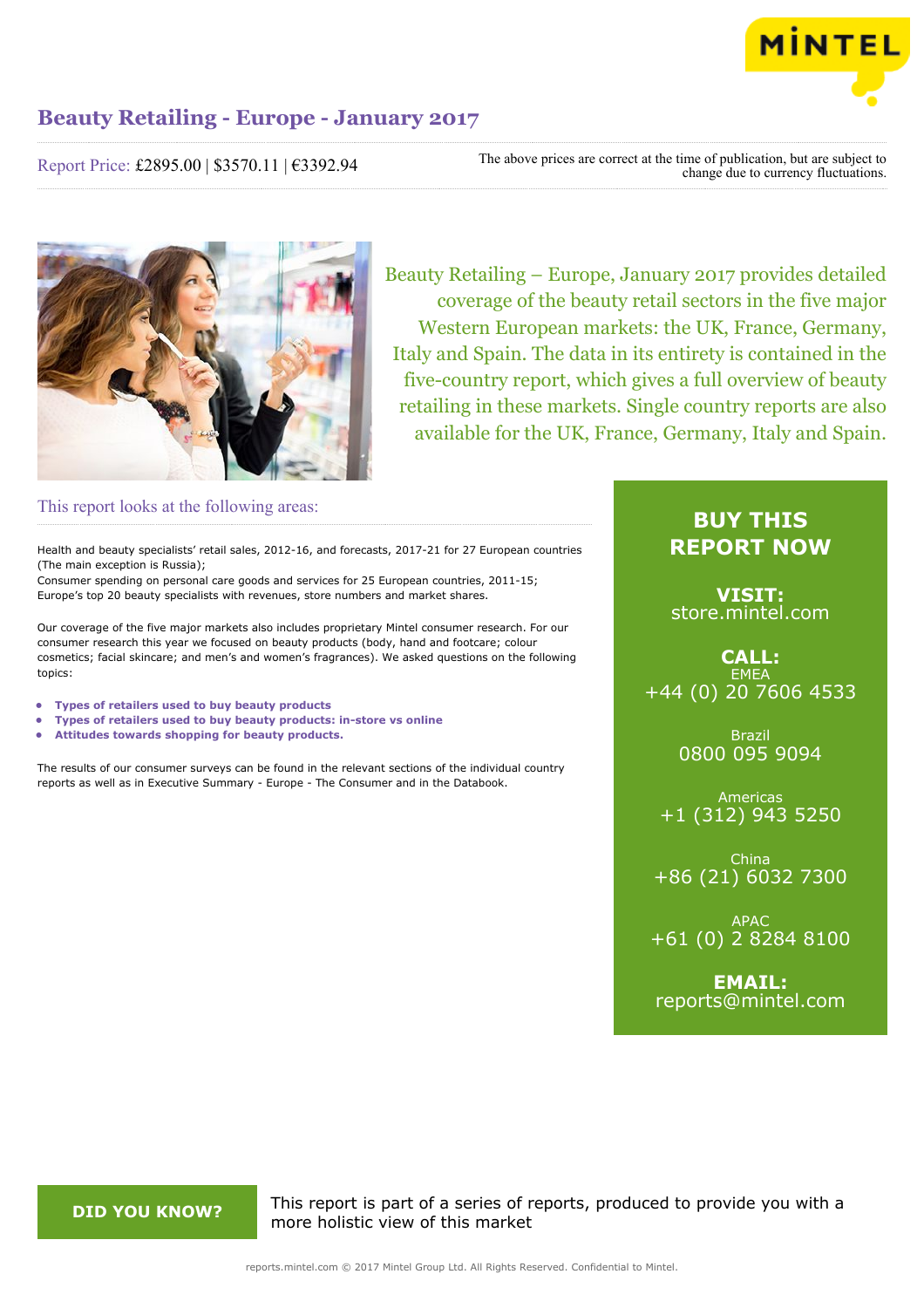

Report Price: £2895.00 | \$3570.11 | €3392.94

The above prices are correct at the time of publication, but are subject to change due to currency fluctuations.

# **Table of Contents**

#### **Overview**

Areas covered in this report Technical notes Market size Mintel's market sizes National statistics data Retail sector sizes Financial definitions Abbreviations VAT rates

Figure 1: VAT rates around Europe, 2012-17

#### **Executive Summary – Europe – The Market**

### The market

#### Specialists' sales

Figure 2: Europe: Health and beauty retailers' sales, ex VAT, 2012-16

Figure 3: Europe: Health and beauty retailers' forecast sales, ex VAT, 2017-21

Figure 4: Europe: Drugstores' forecast sales, ex VAT, 2012-16

Figure 5: Europe: Drugstores' forecast sales, ex VAT, 2017-21

#### Spending on personal care goods and services

Figure 6: Europe: Consumer spending on personal care products and services, inc. VAT, 2011-15

#### Inflation

Figure 7: Europe: Inflation in personal care goods and services, 2011-15

Figure 8: Europe: Estimated inflation rate in personal care goods, 2011-15

### Leading retailers

#### Sales

Figure 9: Europe: Top 20 beauty specialists, Sales, 2013/14-2015/16

#### Outlets

Figure 10: Europe: Top 20 beauty specialists, Outlets, 2013/14-2015/16

#### Sales per outlet

Figure 11: Europe: Top 20 beauty specialists, Sales per outlet, 2013/14-2015/16

#### Market shares

Figure 12: Europe: Top 20 beauty retailers, Sales relative to all drugstore sales, 2015/16

### Online

Figure 13: Europe: Estimated online share of all spending on personal care goods, 2015

#### What we think

## Beauty performing well in good times and bad

The importance of in-store experience

# BUY THIS REPORT NOW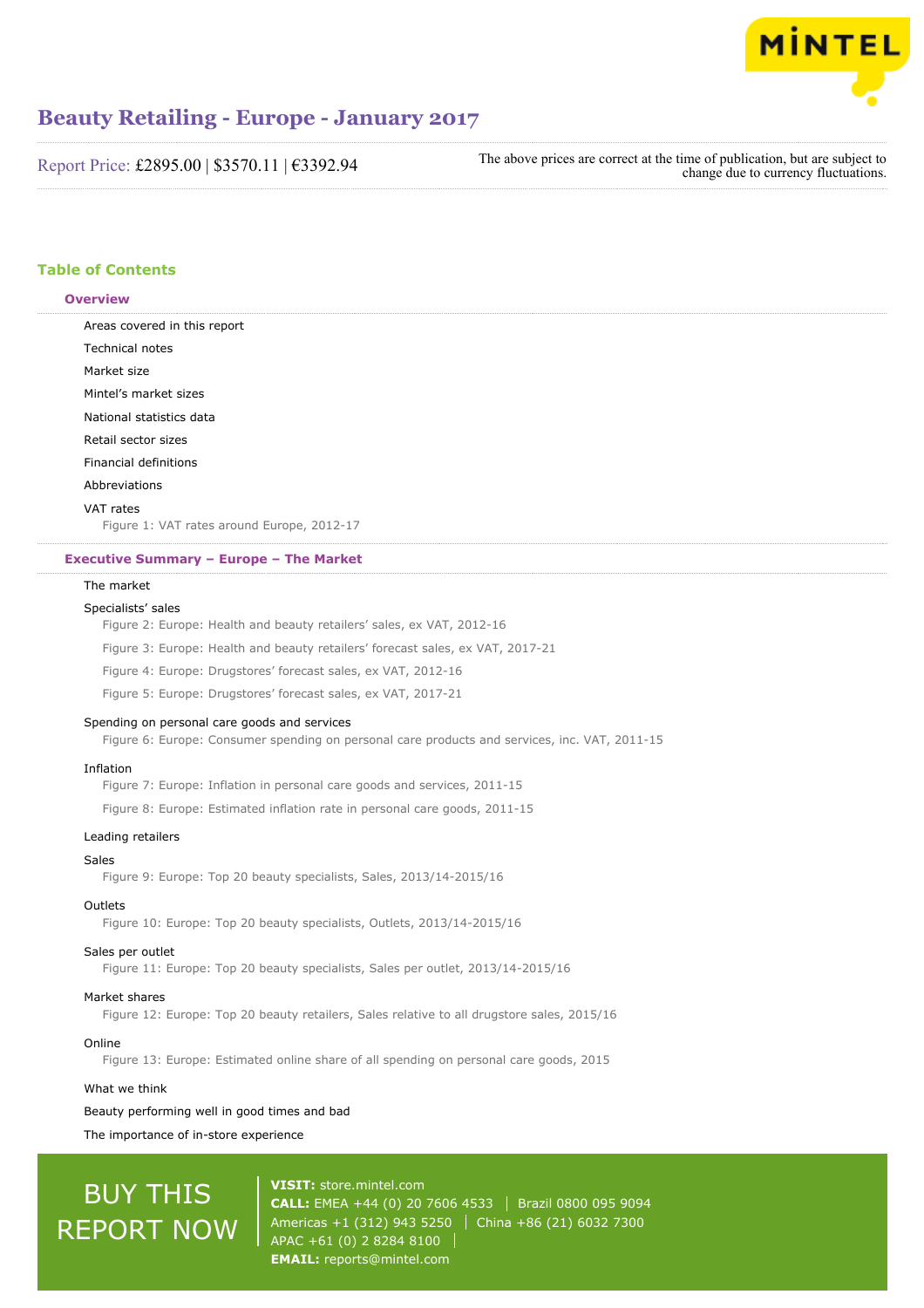

Report Price: £2895.00 | \$3570.11 | €3392.94

The above prices are correct at the time of publication, but are subject to change due to currency fluctuations.

Online accounts for few purchases

#### Where next?

#### **Executive Summary – Europe – The Consumer**

#### Who bought beauty products?

Figure 14: Europe: Buyers of beauty products in the last 12 months, November 2016

- Figure 15: Europe: Male buyers of beauty products in the last 12 months, November 2016
- Figure 16: Europe: Female buyers of beauty products in the last 12 months, November 2016

#### Where they shop for beauty products

Figure 17: Europe: Pharmacy/drugstore/parapharmacy shoppers for beauty products either in-store or online in the last 12 months, November 2016 Figure 18: Europe: Supermarket/hypermarket shoppers for beauty products either in-store or online in the last 12 months, November 2016 Figure 19: Europe: Perfumery shoppers for beauty products either in-store or online in the last 12 months, November 2016

#### Attitudes to shopping for beauty products

Figure 20: Europe: Those who agree with attitudes to beauty retailing, November 2016

Figure 21: Europe: Ranking of those who agree with attitudes to beauty retailing, November 2016

#### **Executive Summary – Europe – Innovation and Launch Activity**

France: Dior and Olay deliver personalised product recommendations

France: Urban Decay opens first permanent store

Netherlands: Plein offers automated subscription service

France: Marionnaud targets the 'transumer'

Germany: dm-drogerie markt collaborates with popular vlogger

Italy: Kiko Milano integrates technology in new concept

South Korea: Lipstick Lab offers custom two-tone lipstick

US: American beauty brands enlist male ambassadors

#### **France**

#### **Overview**

What you need to know

Areas covered in this report

Executive summary

The market

#### Spending and inflation

Figure 22: France: Annual percentage growth in spending on personal care articles and all spending, 2011-16

#### Channels of distribution

Figure 23: France: Estimated channels of distribution for spending on beauty and personal care goods, 2015

#### Sector size and forecast

Leading players

Key metrics

Market shares

Figure 24: France: Leading beauty specialists: Shares of all beauty retailers' sales, 2015

# BUY THIS REPORT NOW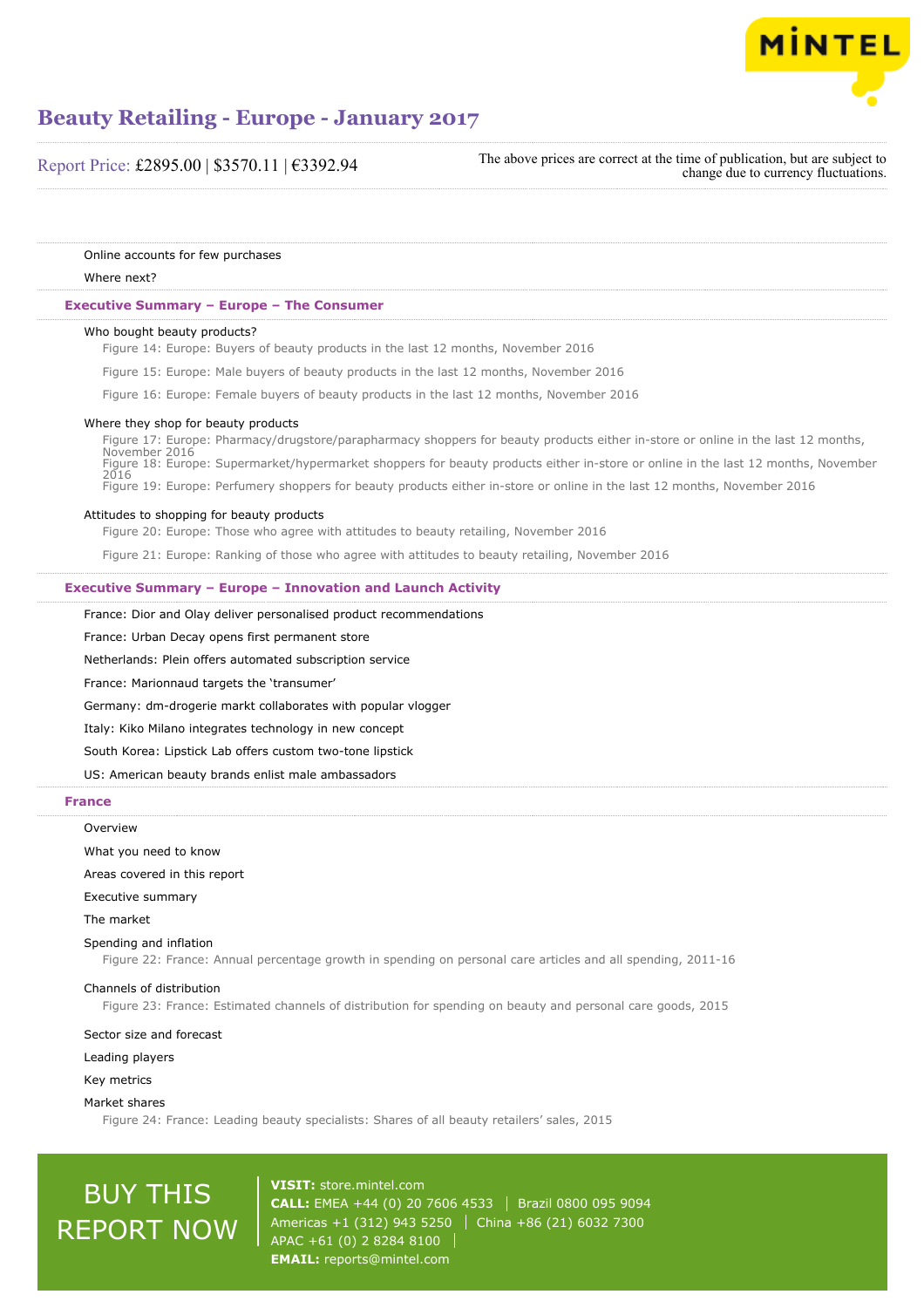

# Report Price: £2895.00 | \$3570.11 | €3392.94

The above prices are correct at the time of publication, but are subject to change due to currency fluctuations.

| Online                                                                                                                          |  |
|---------------------------------------------------------------------------------------------------------------------------------|--|
| The consumer                                                                                                                    |  |
| Where they shop<br>Figure 25: France: Where they shop for beauty products, in-store and online, November 2016                   |  |
| Attitudes to Shopping for Beauty Products<br>Figure 26: France: Attitudes to shopping for beauty products, November 2016        |  |
| What we think                                                                                                                   |  |
| Issues and Insights                                                                                                             |  |
| Stores are important but must move with the times                                                                               |  |
| The facts                                                                                                                       |  |
| The implications                                                                                                                |  |
| The rise of the green consumer                                                                                                  |  |
| The facts                                                                                                                       |  |
| The implications                                                                                                                |  |
| The market - What you need to know                                                                                              |  |
| Growth in economy and beauty spending is low                                                                                    |  |
| Low price rises on personal care items                                                                                          |  |
| Grocers and specialist chains are the main channels                                                                             |  |
| Beauty retailers thriving despite weak spending                                                                                 |  |
| Spending and inflation                                                                                                          |  |
| Economic growth is sluggish                                                                                                     |  |
| Market size and trend<br>Figure 27: France: Consumer spending on beauty and selected other goods (incl. VAT), 2011-16           |  |
| Inflation<br>Figure 28: France: Consumer prices of personal care goods and services items, Annual % change, 2011-15             |  |
| Figure 29: France: Consumer price inflation on personal care products and services, annual % change, January 2015-November 2016 |  |
| Product market breakdown<br>Figure 30: France: Main beauty markets, spending (inc VAT), 2011-16                                 |  |

Figure 31: France: Main beauty markets, spending (inc VAT), forecasts, 2016-20

#### Channels of distribution

Figure 32: France: Where they shop for beauty products, in-store and online, November 2016

#### Grocers capture most spending

Beauty specialists popular across the board

The parapharmacy concept building strength

Department stores significant, particularly in Paris

#### Cosmetic ranges in clothing stores try to draw in customers

Figure 33: France: Estimated channels of distribution for spending on beauty and personal care goods, 2015

#### Sector size and forecast

Total retail sales recovered in 2015, further growth forecast in 2016

# BUY THIS REPORT NOW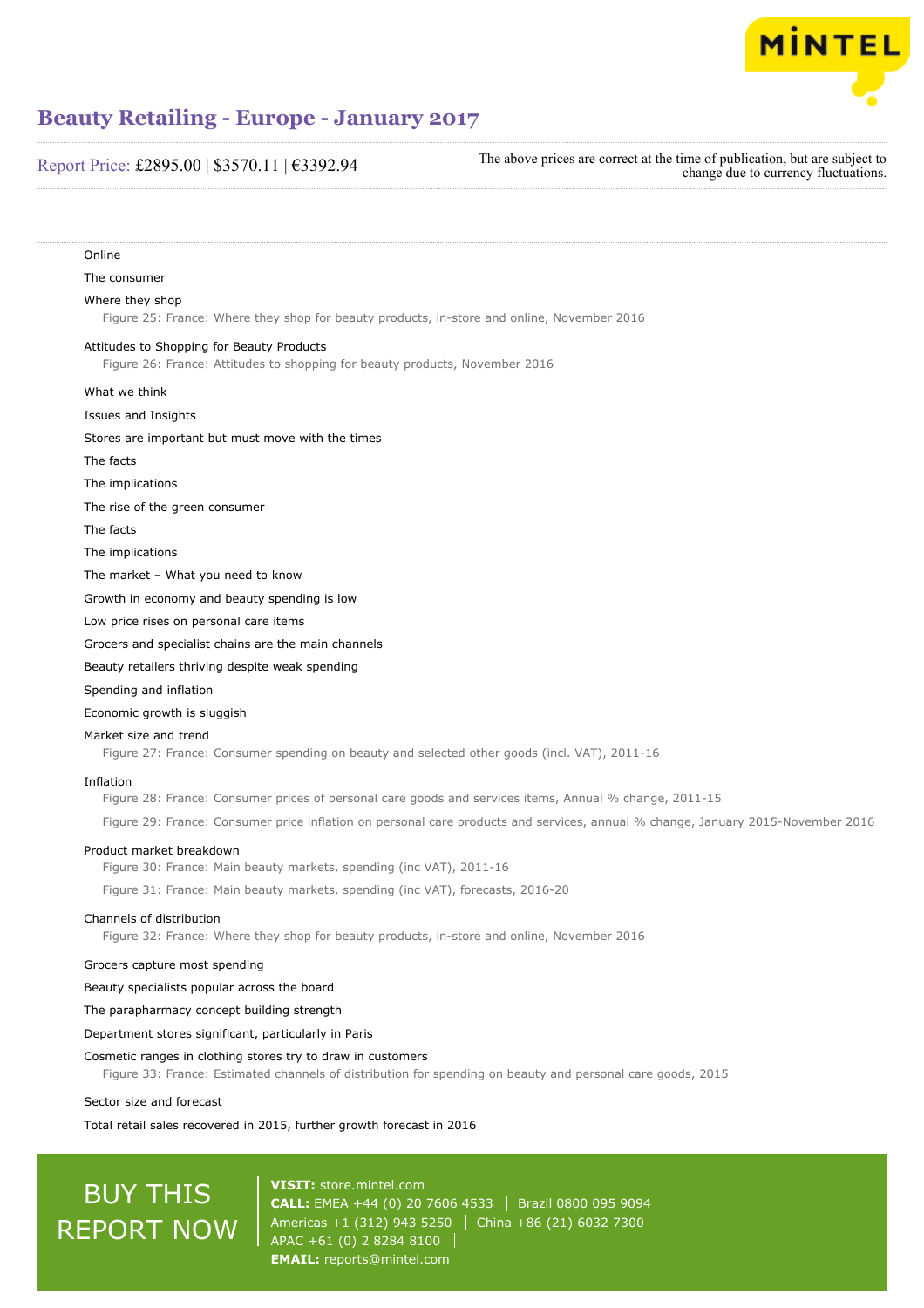

# Report Price: £2895.00 | \$3570.11 | €3392.94

The above prices are correct at the time of publication, but are subject to change due to currency fluctuations.

Beauty retailers' sales accelerating Figure 34: France: Health & beauty retailers sales, excl VAT, 2011-16

Figure 35: France: Health & beauty retailers sales, Forecasts, excl VAT, 2016-21

## Leading players – What you need to know

Specialists as a whole are thriving

Top nine generate 70% of sector sales

Online small but growing

Social media a crucial tool amongst younger age groups

#### Leading players

Specialists thriving

Low priced cosmetics a key growth area

Integration of beauty services

Natural/green credentials increasingly important

Sephora continues to innovate

#### Nocibé thrives under Douglas ownership

## Marionnaud fighting back

#### Yves Rocher new store format

Figure 36: France: Leading beauty specialists, Sales, 2013-16

Figure 37: France: Leading beauty specialists, Outlet numbers, 2013-16

#### Sales per outlet

Figure 38: France: Leading beauty specialists, Sales per outlet, 2013-16

#### Market shares

Figure 39: France: Leading beauty specialists: Shares of all beauty retailers' sales, 2013-16

#### Online

### Internet usage

#### Shopping online

Figure 40: France: Online buyers in last 12 months in key sectors, 2011-16

# Online sales

## Leading online players

Figure 41: France: Beauty retailers: Transactional websites, December 2016

## Social media

Which social media do consumers use for beauty content?

Figure 42: France: Online platforms visited to view beauty content, by age, 2015

## What beauty content are consumers interested in?

Figure 43: France: Interest in future beauty content on social media, by gender, 2015

#### What beauty content activities do they do online?

Figure 44: France: Beauty and personal care social media activities, by age, 2015

#### What do they think about beauty blogs and vlogs?

Figure 45: France: Attitudes to beauty blogs and vlogs, by age, 2015

# BUY THIS REPORT NOW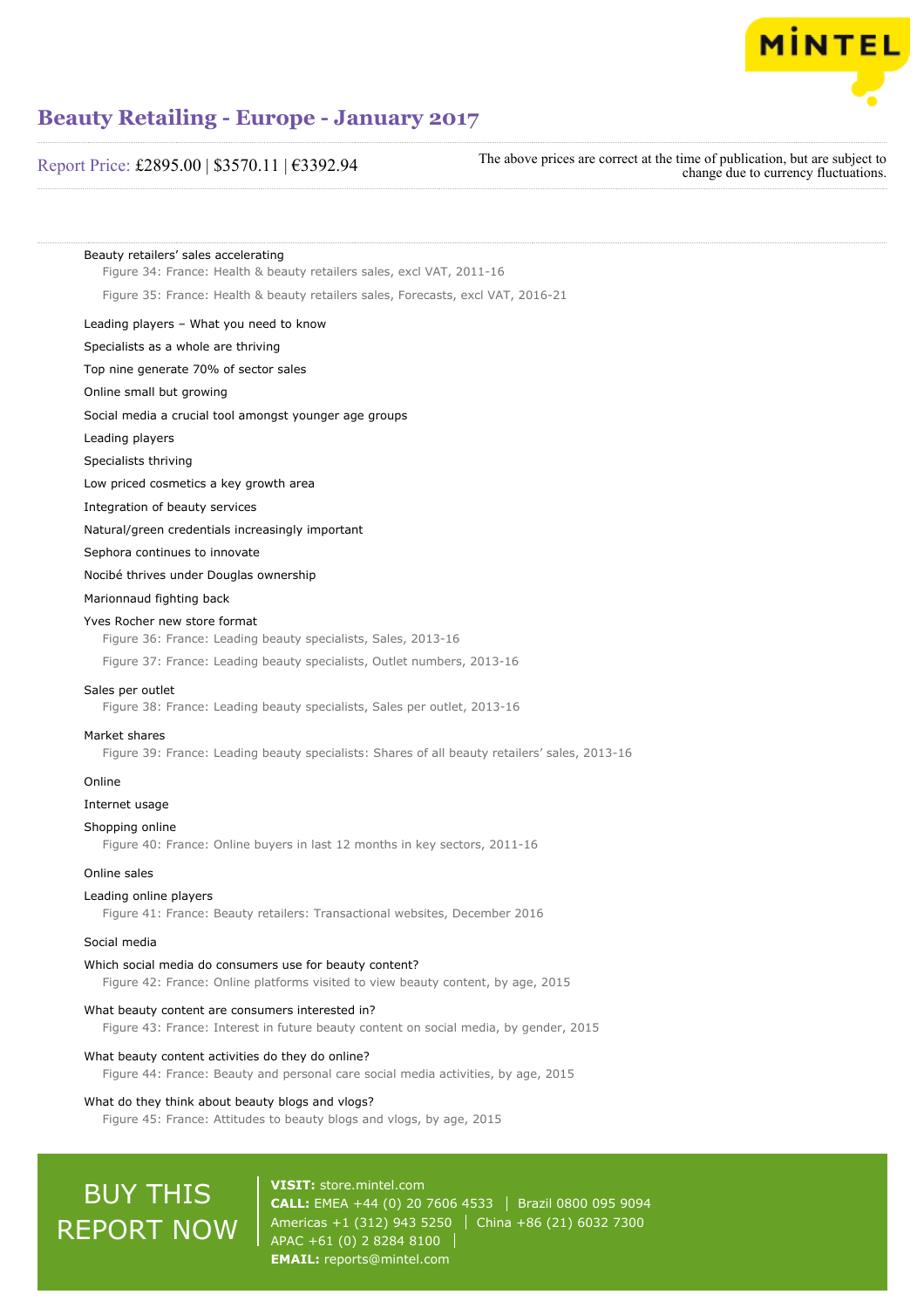

Report Price: £2895.00 | \$3570.11 | €3392.94

The above prices are correct at the time of publication, but are subject to change due to currency fluctuations.

The consumer – What you need to know

Women the key demographic

Grocers the most popular channel

Almost half had bought online

Green and natural the two most important concerns

Online and in-store both valued

Personalisation an opportunity

Where They Shop for Beauty Products

#### Women the main shoppers

Figure 46: France: Who shops for beauty products, by age, November 2016

Figure 47: France: Where they shop for beauty products, in-store and online, November 2016

#### Loyalty

Figure 48: France: Repertoire of in-store retailers used, by age, November 2016

#### Customer profiles

Figure 49: France: Profile of those who bought in-store, by type of retailer used, November 2016

Figure 50: France: Profile of those who bought online, by type of retailer used, November 2016

#### Attitudes to shopping for beauty products

Figure 51: France: Attitudes to shopping for beauty products, November 2016

#### "Green" and "natural" top the list of concerns

Figure 52: France: Selected attitudes to shopping for beauty products, by age, November 2016

#### The influence of online

Figure 53: France: Selected attitudes to shopping for beauty products, by age, November 2016

#### Many strengths in store environments

Figure 54: France: Selected attitudes to shopping for beauty products, by age, November 2016

#### Younger shoppers want more personalisation

Figure 55: France: Selected attitudes to shopping for beauty products, by age, November 2016

#### Attitudes by where people shop

Figure 56: France: Attitudes to shopping for beauty products by where people shop, November 2016

#### Other consumer research

## Types of cosmetic brands bought

Figure 57: France: Make-up brands used/bought by women in the last 12 months, by age, 2016

#### Buying fragrance

Figure 58: France: Interest in trying fragrance tools or concepts if available, 2016

#### Facial skincare shopping behaviours

Figure 59: France: Women's purchasing behaviours of facial skincare products, 2016

#### Appendix – Data sources, abbreviations and supporting information

## **Abbreviations**

Data sources

# **Germany**

# BUY THIS REPORT NOW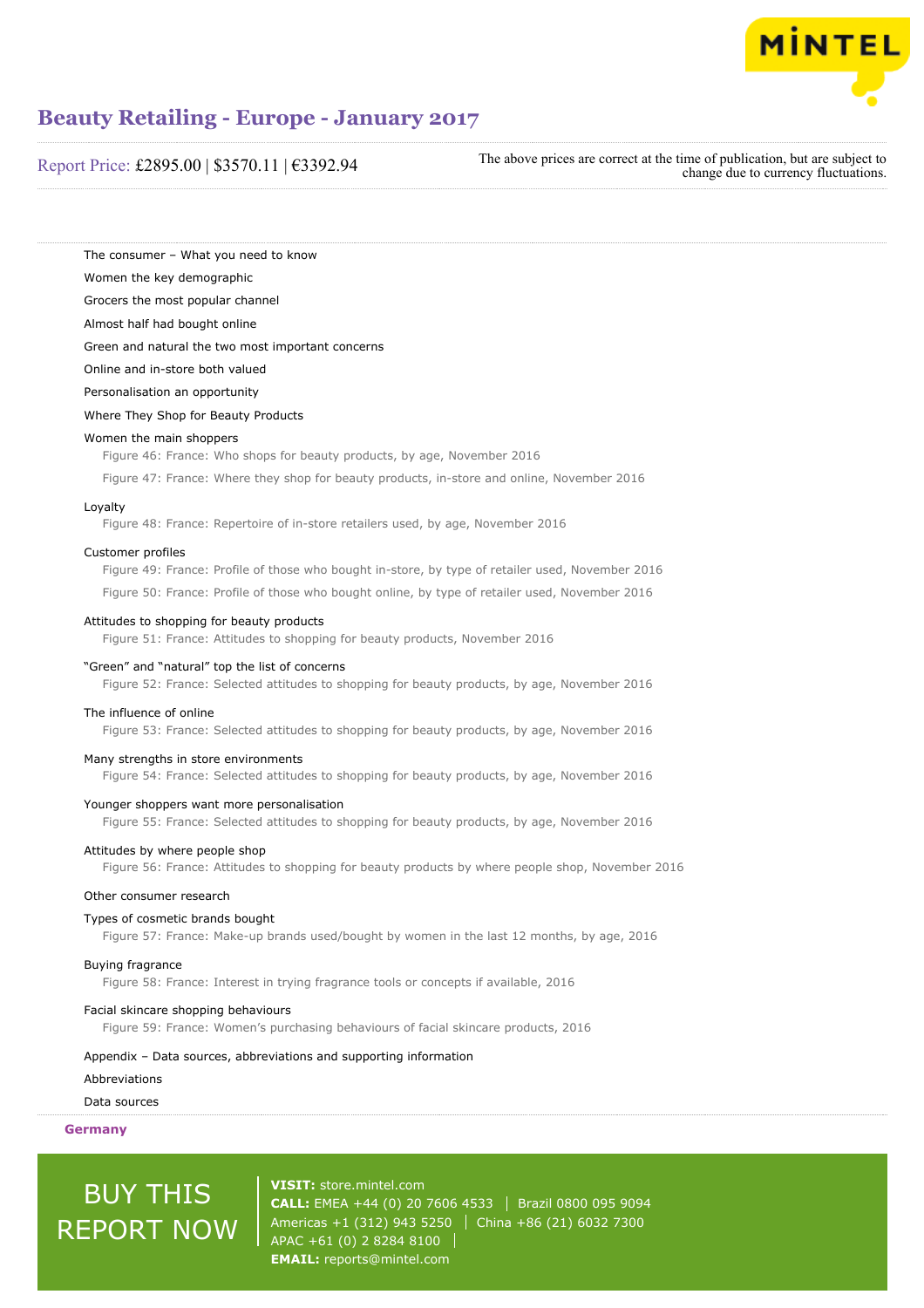

# Report Price: £2895.00 | \$3570.11 | €3392.94

The above prices are correct at the time of publication, but are subject to change due to currency fluctuations.

**Overview** What you need to know Areas covered in this report Executive summary The market Spending and inflation Figure 60: Germany: Annual % change in total household expenditure and expenditure on personal care, 2012-16 Figure 61: Germany: Consumer price inflation on personal care products and services, annual % change, May 2015-Oct 2016 Channels of distribution Figure 62: Germany: Estimated channels of distribution for personal care products, 2016 Sector size and forecast Leading players dm-drogerie markt extends leadership position Market shares Figure 63: Germany: Leading beauty specialists: Shares of all beauty retailers' sales, 2016 Online small but growing Social media an important part of the purchase journey The consumer Where they shop Figure 64: Germany: Where they shop for beauty products, in-store or online, November 2016 Attitudes to shopping for beauty products Figure 65: Germany: Attitudes to shopping for beauty products, November 2016 What we think Issues and insights The changing role of the store The facts The implications Greater clarification desired for environmental and health concerns The facts The implications The market – What you need to know Consumer spending on personal care remains strong Personal care category has an inflationary impact Colour cosmetics the fastest growing segment Drugstores continue to dominate the market Strong but slowing growth in retail sales Spending and inflation Economy healthy Consumer spending

# BUY THIS REPORT NOW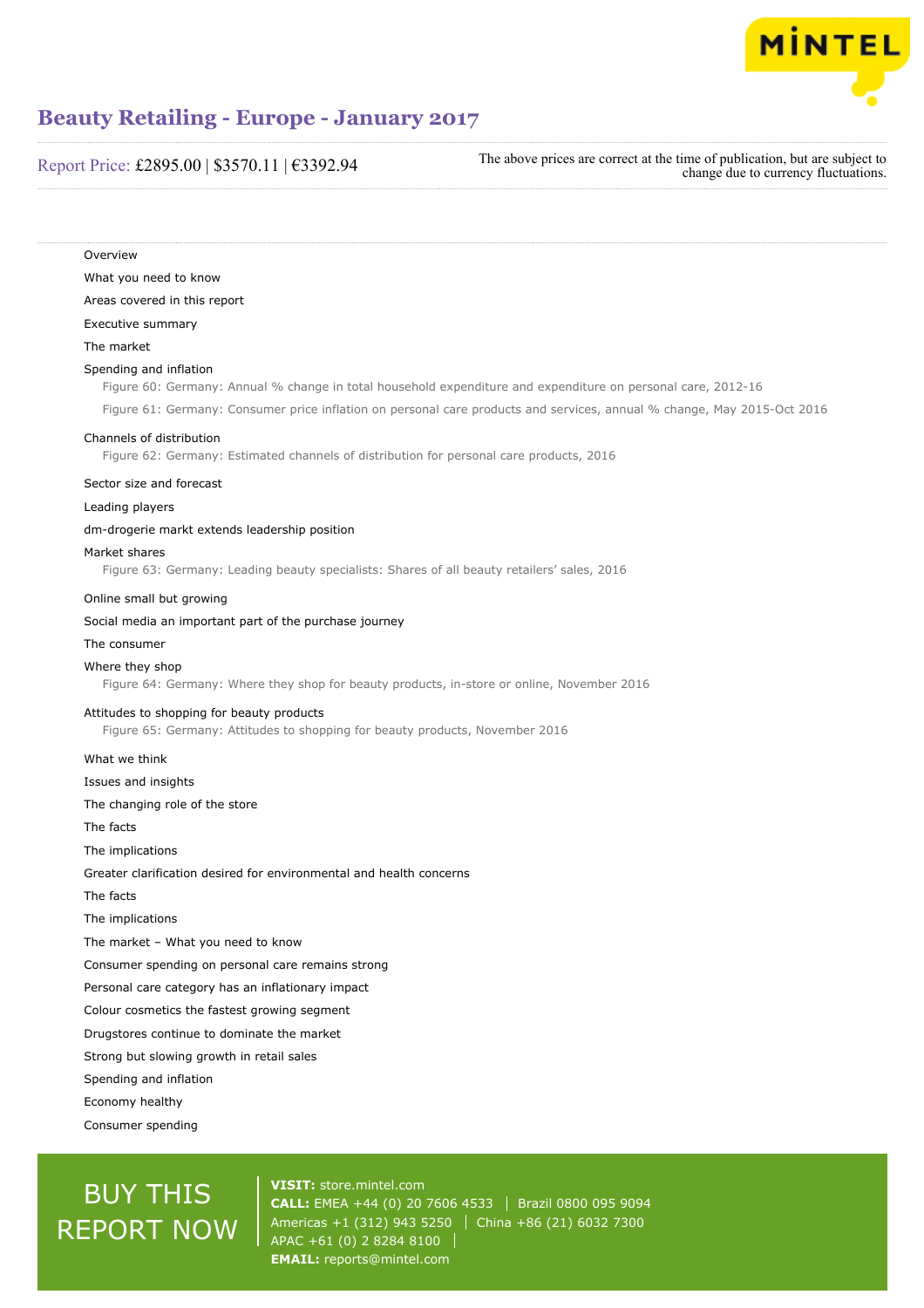

# Report Price: £2895.00 | \$3570.11 | €3392.94

The above prices are correct at the time of publication, but are subject to change due to currency fluctuations.

Figure 66: Germany: Consumer spending on personal care products and services (incl. VAT), 2011-16

#### Inflation

Figure 67: Germany: Harmonised index of consumer prices, annual % change, 2011-15

Figure 68: Germany: Consumer price inflation on personal care products and services, annual % change, May 2015-Oct 2016

#### Product market breakdown

Figure 69: Germany: Main beauty markets, Spending (inc VAT), 2011-16

Figure 70: Germany: Main beauty markets, Spending (inc VAT), Forecasts, 2016-20

## Channels of distribution

Specialists dominate

#### Discounters grow their influence

Department stores losing relevance

#### Online dominated by pureplays

Figure 71: Germany: Estimated channels of distribution for personal care products, 2016

#### Sector size and forecast

#### Strong but slowing growth

Figure 72: Germany: Health & beauty retailers' sales, excl VAT, 2011-16

Figure 73: Germany: Health & beauty retailers sales, forecasts, excl VAT, 2016-21

#### Leading players – What you need to know

### dm-drogerie market extends its dominant position

Rossmann looks to acquire Budni

dm-drogerie markt enjoys market share gains

Online remains small for beauty retailers

Leading players

dm-drogerie markt cements its leading position

New store openings drive sales growth at Rossmann

A calmer year for Douglas

#### Budnikowsky eyed by Rossmann

#### Kiko Milano small but growing

Figure 74: Germany: Leading beauty specialists, Sales, 2013-16

Figure 75: Germany: Leading beauty specialists, Outlets, 2013-16

Figure 76: Germany: Leading beauty specialists, Sales per outlet, 2013-16

#### Market shares

Figure 77: Germany: Leading beauty specialists: Shares of all beauty retailers' sales, 2013-16

#### Online

#### Internet usage

#### Shopping online

Figure 78: Germany: Online buyers in last three months in key sectors, 2007-16

Figure 79: Germany: Proportion of beauty shoppers that have bought beauty products online in the past 12 months, by age, November 2016

## Online beauty sales

# BUY THIS REPORT NOW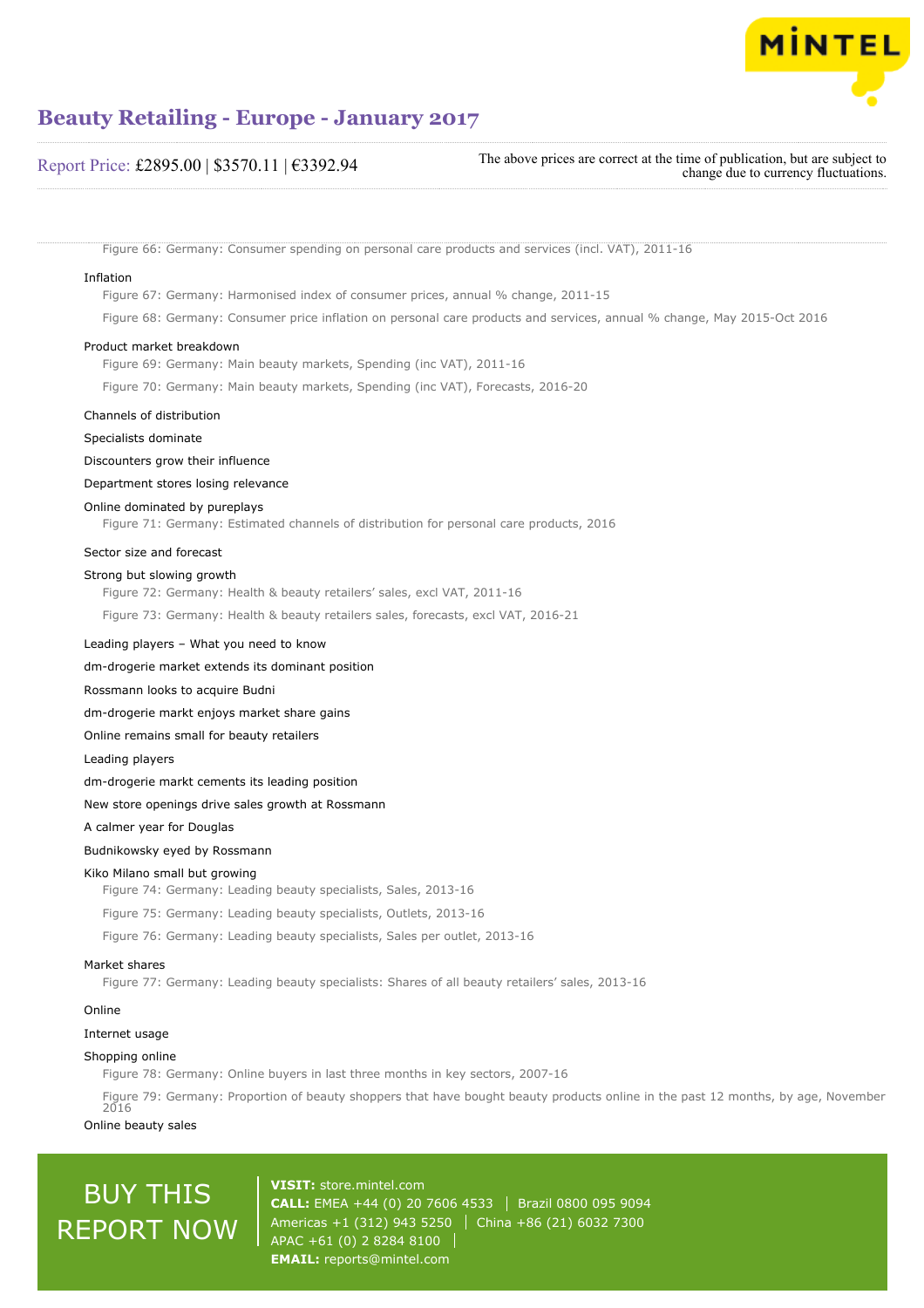

# Report Price: £2895.00 | \$3570.11 | €3392.94

The above prices are correct at the time of publication, but are subject to change due to currency fluctuations.

Leading online players Social media Bloggers trump in-store staff for a third of 16-24 year olds 16-24 year olds not fazed by bloggers/vloggers being paid Facebook most used but 16-24s prefer YouTube Freebies and advice drive engagement Figure 80: Germany: Interest in future beauty content on social media, by gender, 2015 Competitions hold wide appeal 16-24s: the selfie generation Figure 81: Germany: Beauty and personal care social media activities, by age, 2015 The consumer – What you need to know Drugstores remain the firm favourite More information wanted Personalisation desired by 16-24 year olds The internet as a source of advice and inspiration Where they shop for beauty products Women still the main purchasers Figure 82: Germany: Who shops for beauty products, by age and gender, November 2016 Drugstores remain the firm favourite Figure 83: Germany: Where they shop for beauty products, November 2016 Lack of loyalty among young shoppers Figure 84: Germany: Repertoire of in-store retailers used, by age group, November 2016 Specialists attract the most affluent Figure 85: Germany: Profile of those who bought either in-store or online, by type of retailer used, November 2016 97% of beauty buyers shop in-store Figure 86: Germany: Where they shop for beauty products in-store, November 2016 Multichannel retailers fall behind online Online beauty is about more than just sales Figure 87: Germany: Where they shop for beauty products online, November 2016 Product interaction still important Figure 88: Germany: Women's purchasing behaviours for facial skincare products, 2016 Attitudes to shopping for beauty products Consumers want more information Figure 89: Germany: Attitudes to shopping for beauty products, November 2016 Online an important source of information for young consumers Figure 90: Germany: Selected attitudes to shopping for beauty products, by age, November 2016 Customisation appeals to 16-24 year olds Figure 91: Germany: Selected attitudes to shopping for beauty products, by age, November 2016 Experience and experimentation remain important

# BUY THIS REPORT NOW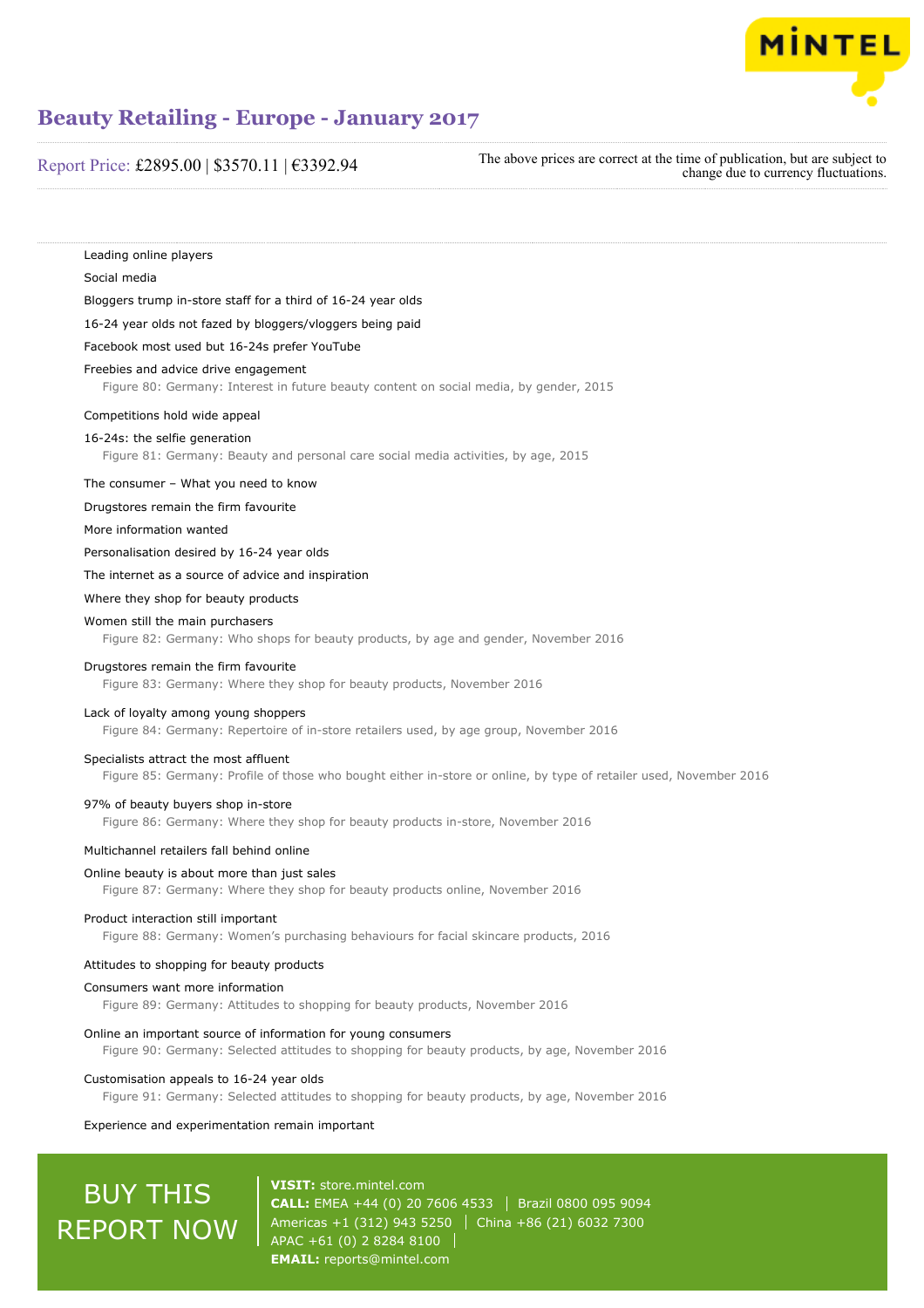

# Report Price: £2895.00 | \$3570.11 | €3392.94

The above prices are correct at the time of publication, but are subject to change due to currency fluctuations.

Figure 92: Germany: Selected attitudes to shopping for beauty products, by age, November 2016

#### Desire for information extends across the age brackets

Figure 93: Germany: Selected attitudes to shopping for beauty products, by age, November 2016

#### Attitudes by where they shop

Figure 94: Germany: Attitudes to shopping for beauty products by where they shop, November 2016

### What they bought

Figure 95: Germany: Make-up brands bought by women in the last 12 months, by age, 2016

#### German consumer interest in fragrance changing technology

Figure 96: Germany: Interest in trying fragrance tools or concepts if available, 2016

#### Appendix – Data sources, abbreviations and supporting information

Abbreviations

#### Data sources

#### **Italy**

#### **Overview**

What you need to know

## Areas covered in this report

Executive summary

#### The market

#### Spending and inflation

Figure 97: Italy: Annual % change in total household expenditure and expenditure on personal care goods and services, 2011-16

Figure 98: Italy: Consumer price inflation on personal care products and services, annual % change, Jun 2015-Nov 16

#### Channels of distribution

Figure 99: Italy: Channels of distribution for personal care products, 2015

#### Sector size and forecast

Figure 100: Italy: Annual % change in all retail sales (excl. fuel) and beauty specialists' retail sales, 2011-16

#### Leading players

#### Leading retailers strengthen position

#### Specialists growing share of personal care spending

Figure 101: Italy: Estimated leading beauty specialists' shares of consumer spending on personal care goods, 2016

#### Online remains small but is growing

Figure 102: Italy: Any online purchases made in the last 12 months, by country, 2007-16

#### The consumer

### Who shops for beauty products

#### Where they shop

Figure 103: Italy: Where they shop for beauty products, November 2016

Figure 104: Italy: Where they shop for beauty products, in-store or online, November 2016

#### Attitudes to shopping for beauty products

Figure 105: Italy: Attitudes to shopping for beauty products, November 2016

#### What we think

# BUY THIS REPORT NOW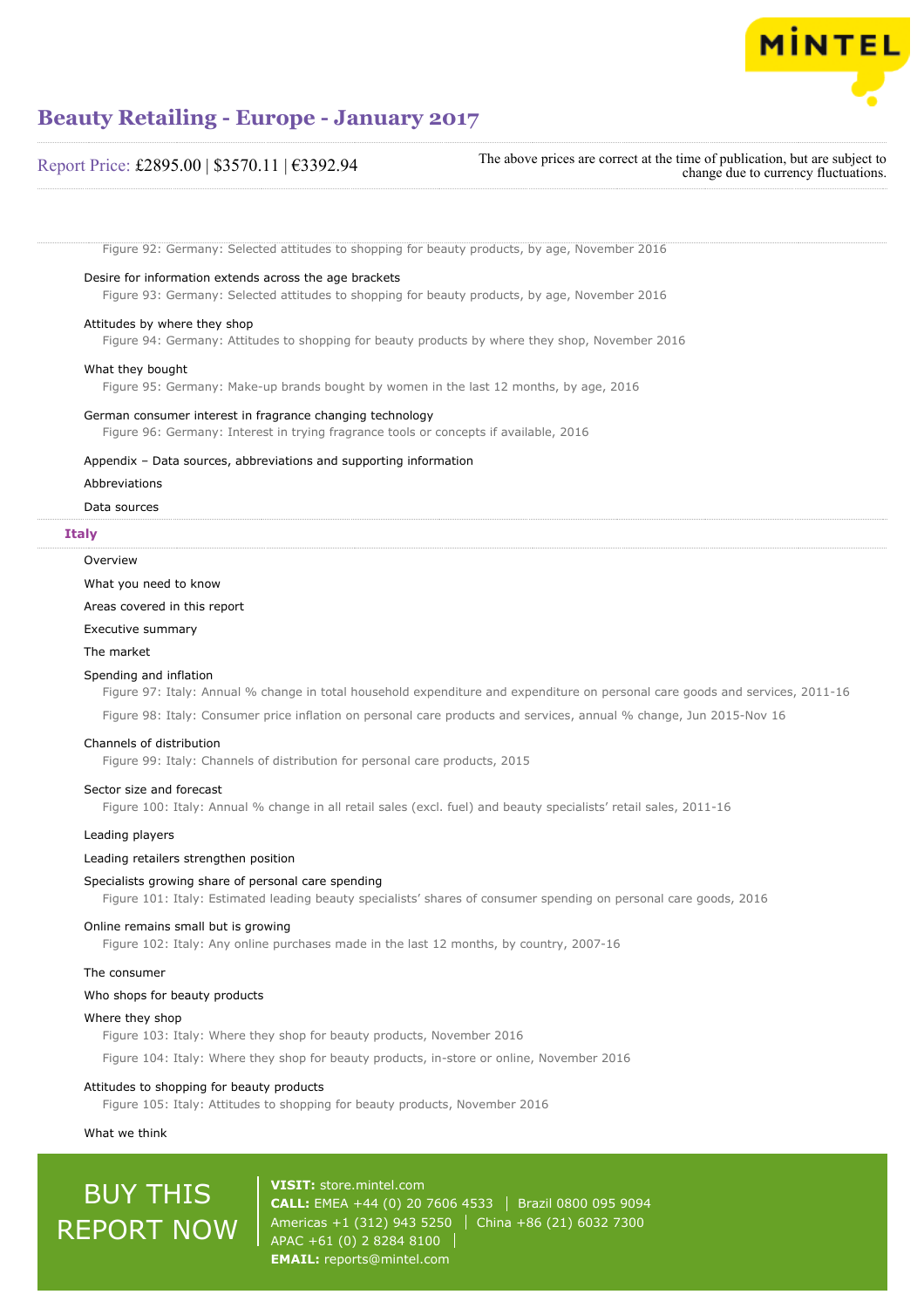

# Report Price: £2895.00 | \$3570.11 | €3392.94

The above prices are correct at the time of publication, but are subject to change due to currency fluctuations.

Issues and insights

Using online to engage beauty consumers and drive sales

The facts

The implications

Growing demand for natural and environmentally-friendly beauty products

The facts

The implications

The market – What you need to know

Consumer spending on personal care remains weak

Colour cosmetics set to become the biggest segment

Pharmacies steal greater share of consumer spending

Retail sales continue to rise, up 2.8% in 2015

Spending and inflation

General economy

#### Consumer spending

Figure 106: Italy: Consumer spending on personal care goods and services (incl. VAT), 2011-16

#### Inflation

Figure 107: France: Consumer prices of personal care goods and services, Annual % change, 2011-15

Figure 108: Italy: Consumer price inflation on personal care products and services, annual % change, Jun 2015-Nov 16

Figure 109: Italy: Breakdown of consumer price inflation on personal care products and services, annual % change, Jun 2015-Nov 16

#### Product market breakdown

Figure 110: Italy: Main beauty markets, spending (inc VAT), 2011-16

Figure 111: Italy: Main beauty markets, spending (inc VAT), Forecasts, 2016-20

### Channels of distribution

# Pharmacies grow in strength

Figure 112: Italy: Estimated channels of distribution for personal care products, 2013-15

#### Grocers continue to dominate

Figure 113: Italy: Estimated channels of distribution for personal care products, 2015

#### Department stores losing share

Figure 114: Italy: Where they shop for beauty products, November 2014/2016

# Sector size and forecast

Specialists' retail sales rise 2.8% in 2015

Figure 115: Italy: Health & beauty retailers sales (excl VAT), 2011-16

Figure 116: Italy: Health & beauty retailers sales, Forecasts, excl VAT, 2016-21

#### Leading players – What you need to know

Acqua & Sapone's maintains market leading position

## Tigotá further establishes position in the market

Specialists enjoy market share gains

Online retailing remains underdeveloped

# BUY THIS REPORT NOW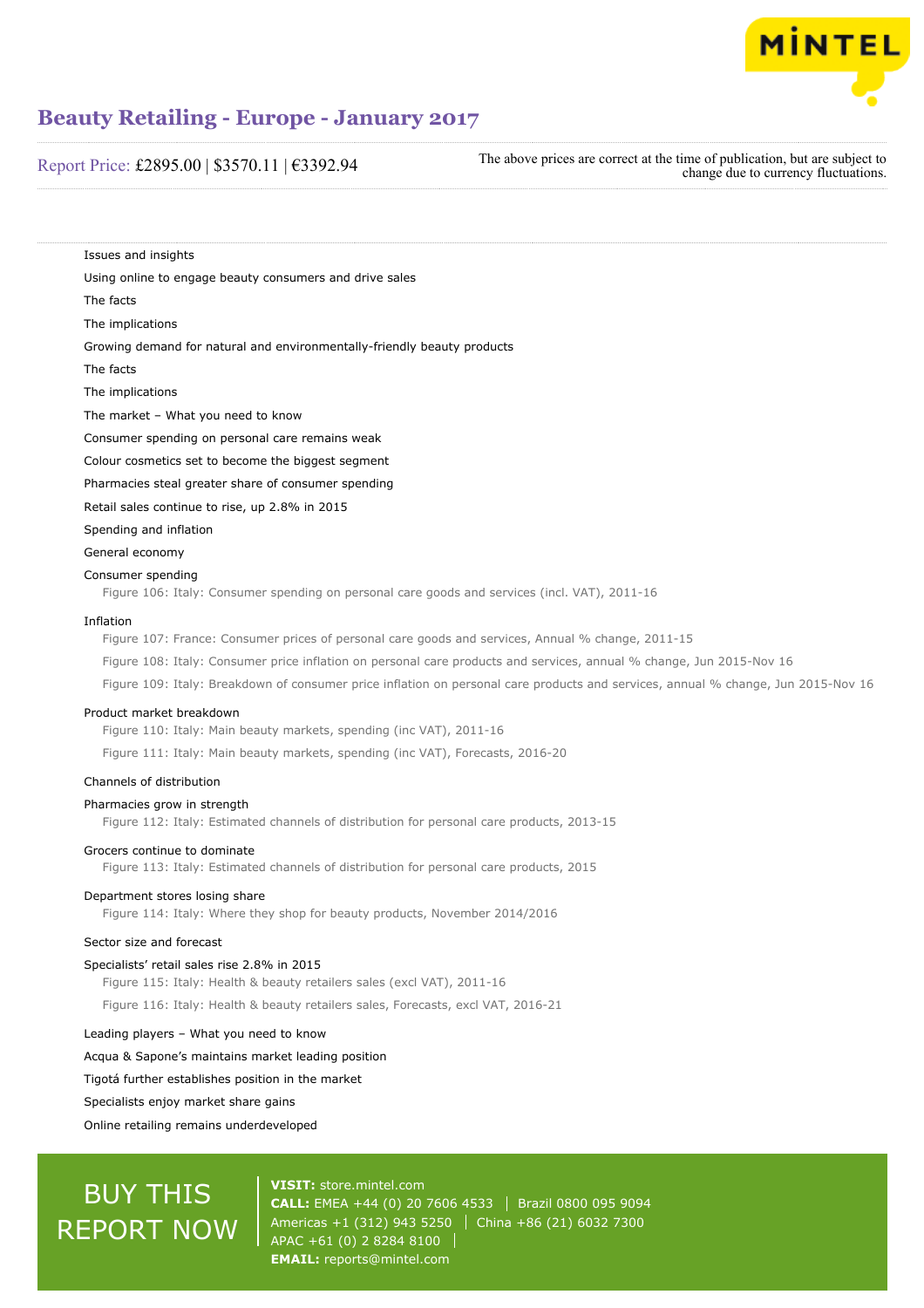

# Report Price: £2895.00 | \$3570.11 | €3392.94

The above prices are correct at the time of publication, but are subject to change due to currency fluctuations.

#### Leading players

#### Acqua & Sapone continues to dominate

Figure 117: Italy: Leading beauty specialists, Estimated sales, 2013-16

#### Wycon rapidly expanding store network

Figure 118: Italy: Leading beauty specialists, Estimated outlet numbers, 2013-16

#### Sales per outlet

Figure 119: Italy: Leading beauty specialists, Sales per outlet, 2013-16

#### Market shares

#### Consolidation in the specialist beauty market

Figure 120: Italy: Estimated leading beauty specialists' shares of consumer spending on personal care goods, 2016

Figure 121: Italy: Leading beauty specialists' estimated share of consumer spending on personal care goods, 2013-16

## Online

#### Internet usage

#### Shopping online

Figure 122: Italy: Any online purchases made in the last 12 months, by country, 2007-16

Figure 123: Italy: Any online purchases made in the last three months, by sector, 2007-16

#### Beauty shopping: In-store vs online

Figure 124: Italy: Where they shop for beauty products, in-store or online, November 2016

#### Leading online players

Figure 125: Italy: Beauty retailers: Transactional websites, January 2016

#### Social media

#### Beauty and personal care social media activities

Figure 126: Italy: Beauty and personal care social media activities, 2015

#### Interest in future beauty content on social media

Figure 127: Italy: Interest in future beauty content on social media, 2015

#### The Consumer – What you need to know

#### Women drive beauty purchasing

#### Specialist beauty stores attract the most shoppers

#### In-store remains more popular than online

#### Consumers want personal product recommendations

#### Where they shop for beauty products

#### Women remain the biggest purchasers

Figure 128: Italy: Who shops for beauty products, by age and gender, November 2016

#### Consumers favour specialist retailers

Figure 129: Italy: Where they shop for beauty products, November 2016

#### Young shoppers show less retailer loyalty

Figure 130: Italy: Repertoire of in-store retailers used, by age, November 2016

#### Department stores attract affluent consumers

Figure 131: Italy: Profile of those who bought either in-store or online, by type of retailer used, November 2016

# BUY THIS REPORT NOW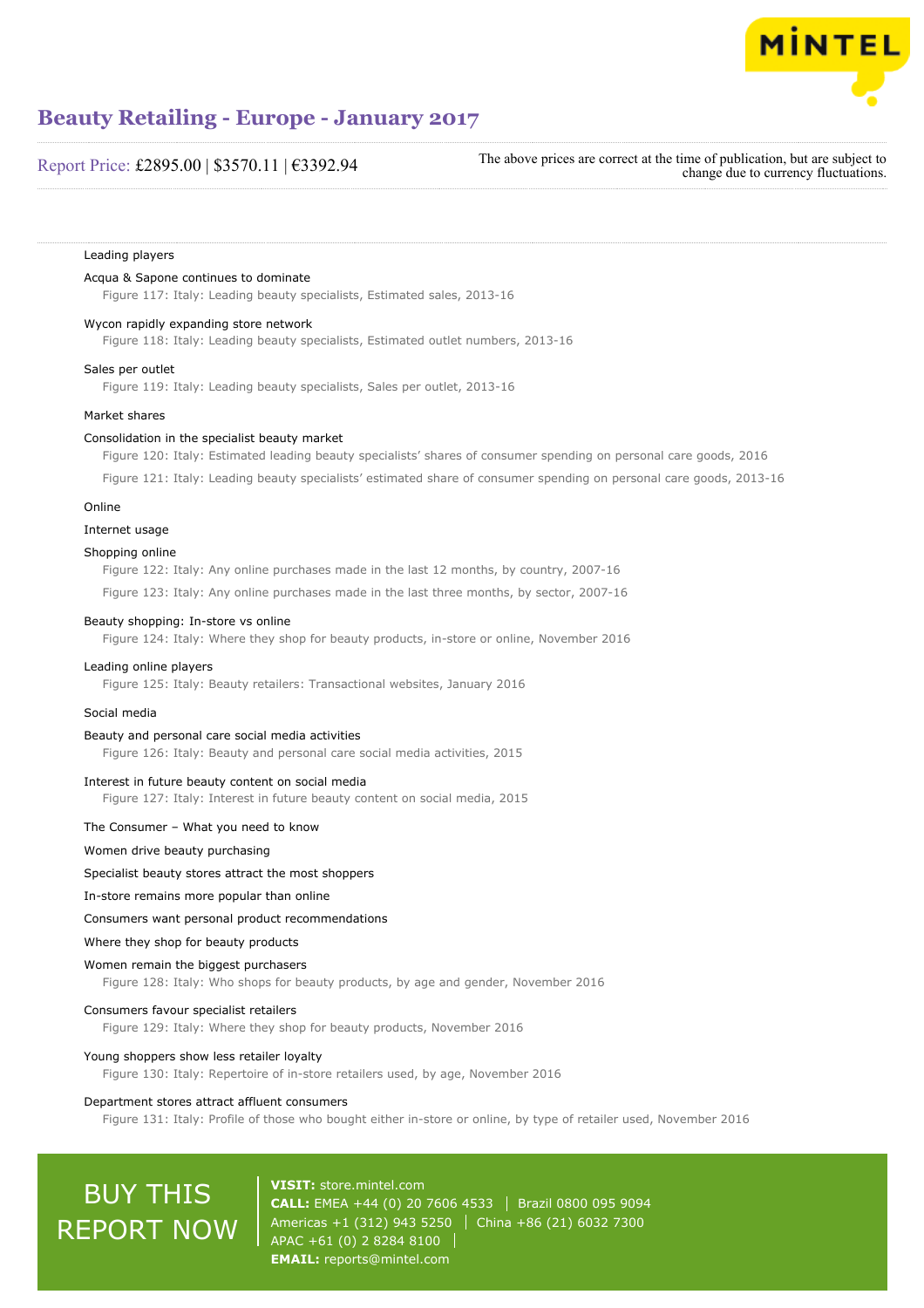

# Report Price: £2895.00 | \$3570.11 | €3392.94

The above prices are correct at the time of publication, but are subject to change due to currency fluctuations.

Young people drive online beauty purchasing

Figure 132: Italy: Where they shop for beauty products, in-store vs online, by age, November 2016

#### Grocers failing to attract online shoppers

Figure 133: Italy: Where they shop for beauty products, in-store and online, November 2016

#### Purchasing behaviour

Figure 134: Italy: Women's purchasing behaviours for facial skincare products, 2016

#### Attitudes to shopping for beauty products

#### Consumers still prefer to browse and test in-store

#### Demand for personalised recommendations is high

Figure 135: Italy: Attitudes to shopping for beauty products, November 2016

#### Young shoppers want in-store beauty services

#### Older Millennials want to customise their beauty products

Figure 136: Italy: Selected attitudes to shopping for beauty products, by age, November 2016

#### Mature consumers prefer natural products

Figure 137: Italy: Consumer who look for beauty products that are made with natural ingredients, by age, November 2016

#### Attitudes by where they shop

Figure 138: Italy: Attitudes to shopping for beauty products by where they shop, November 2016

#### What they bought

#### Mass market brands dominate

Figure 139: Italy: Make-up brands bought by women in the last 12 months, by age, 2016

#### Big demand for fragrance wipes

Figure 140: Italy: Interest in trying fragrance tools or concepts if available, 2016

# Appendix – Data sources, abbreviations and supporting information

#### Abbreviations

Data sources

#### **Spain**

| Overview                                                                                             |
|------------------------------------------------------------------------------------------------------|
| What you need to know                                                                                |
| Areas covered in this report                                                                         |
| Executive summary                                                                                    |
| The market                                                                                           |
| Spending and inflation<br>Figure 141: Spain: Consumer prices, annual % change, monthly data, 2015-16 |
| Product market breakdown                                                                             |
| Channels of distribution                                                                             |
| Sector size and forecast                                                                             |
| Leading players                                                                                      |

Key metrics

Market shares

# BUY THIS REPORT NOW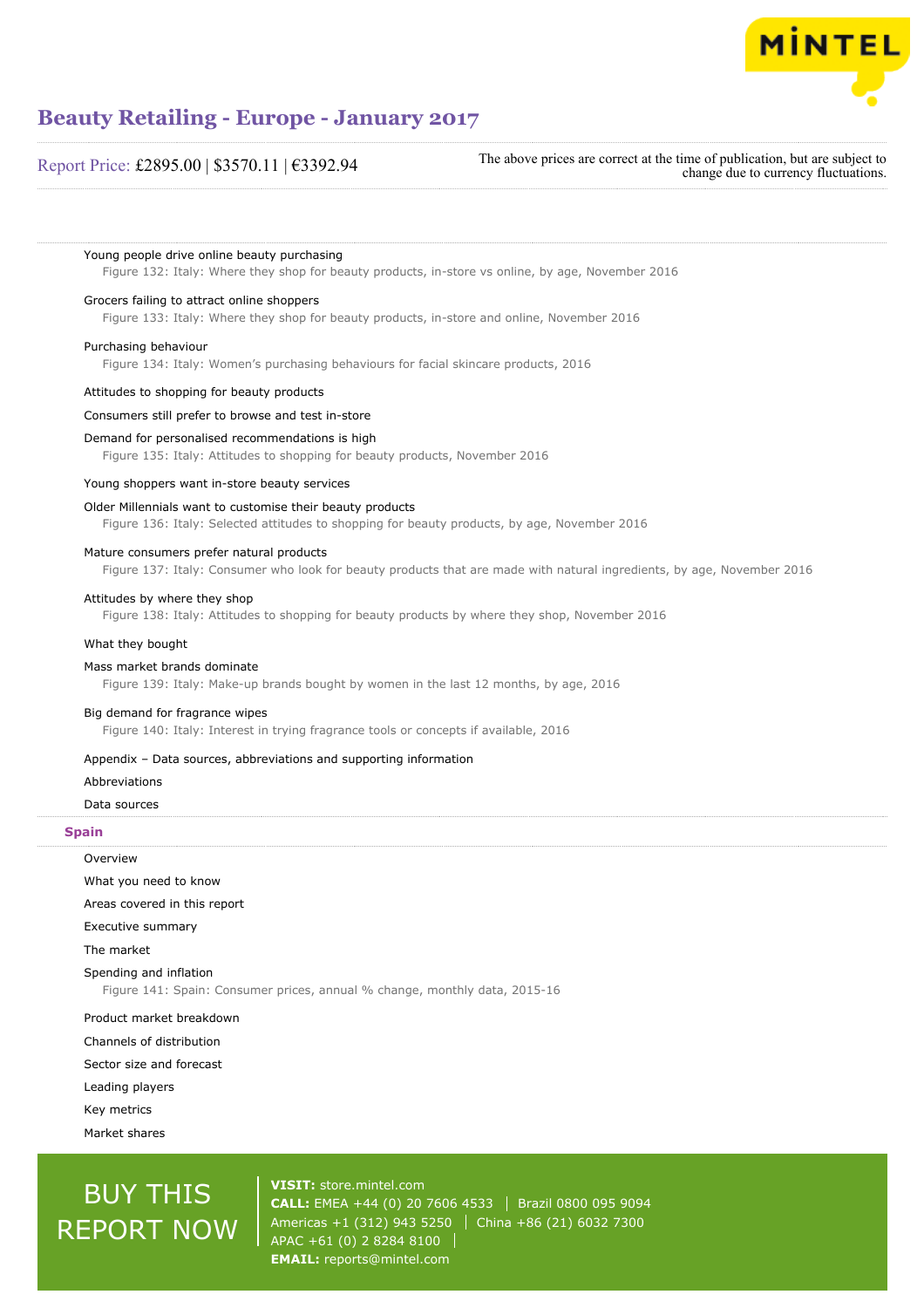

# Report Price: £2895.00 | \$3570.11 | €3392.94

The above prices are correct at the time of publication, but are subject to change due to currency fluctuations.

Figure 142: Spain: Leading beauty specialists: Shares of all beauty retailers' sales, 2015/16

#### Online

The consumer

Who buys?

## Where they shop

Figure 143: Spain: Where they shop for beauty products, November, 2016

#### Customer profiles

Figure 144: Spain: Profile of those who bought in-store, by type of retailers used, November 2016

#### Attitudes to shopping for beauty products

Figure 145: Spain: Attitudes to shopping for beauty products, November 2016

#### What we think

Issues and insights

#### The growth potential in environmental concerns

The facts

- The implications
- The growth of the specialists
- The facts
- The implications

The market – What you need to know

Beauty spending on the rise

Makeup gaining ground

#### Supermarkets account for one third of beauty spend

Clarel brings growth to the sector

Spending and inflation

General economy

#### Market size and trend

Figure 146: Spain: Consumer spending on beauty and selected other goods and services (inc VAT), 2011-16

#### Inflation

Figure 147: Spain: Consumer prices of personal care goods and services, Annual % change, 2011-16

Figure 148: Spain: Consumer prices, annual % change, monthly data, 2015-16

### Product market breakdown

Figure 149: Spain: Main beauty markets, Spending (inc VAT), 2011-16

Figure 150: Spain: Main beauty markets, spending (inc VAT), Forecasts, 2016-20

### Channels of distribution

Figure 151: Spain: Estimated channels of distribution of spending on beauty and personal care products, inc VAT, 2013-15

#### Sector Size and Forecast

Figure 152: Spain: Health & beauty retailers' sales, (ex VAT) 2011-16

Figure 153: Spain: Health & beauty retailers' sales (ex VAT), Forecasts, 2016-21

#### Leading players – What you need to know

# BUY THIS REPORT NOW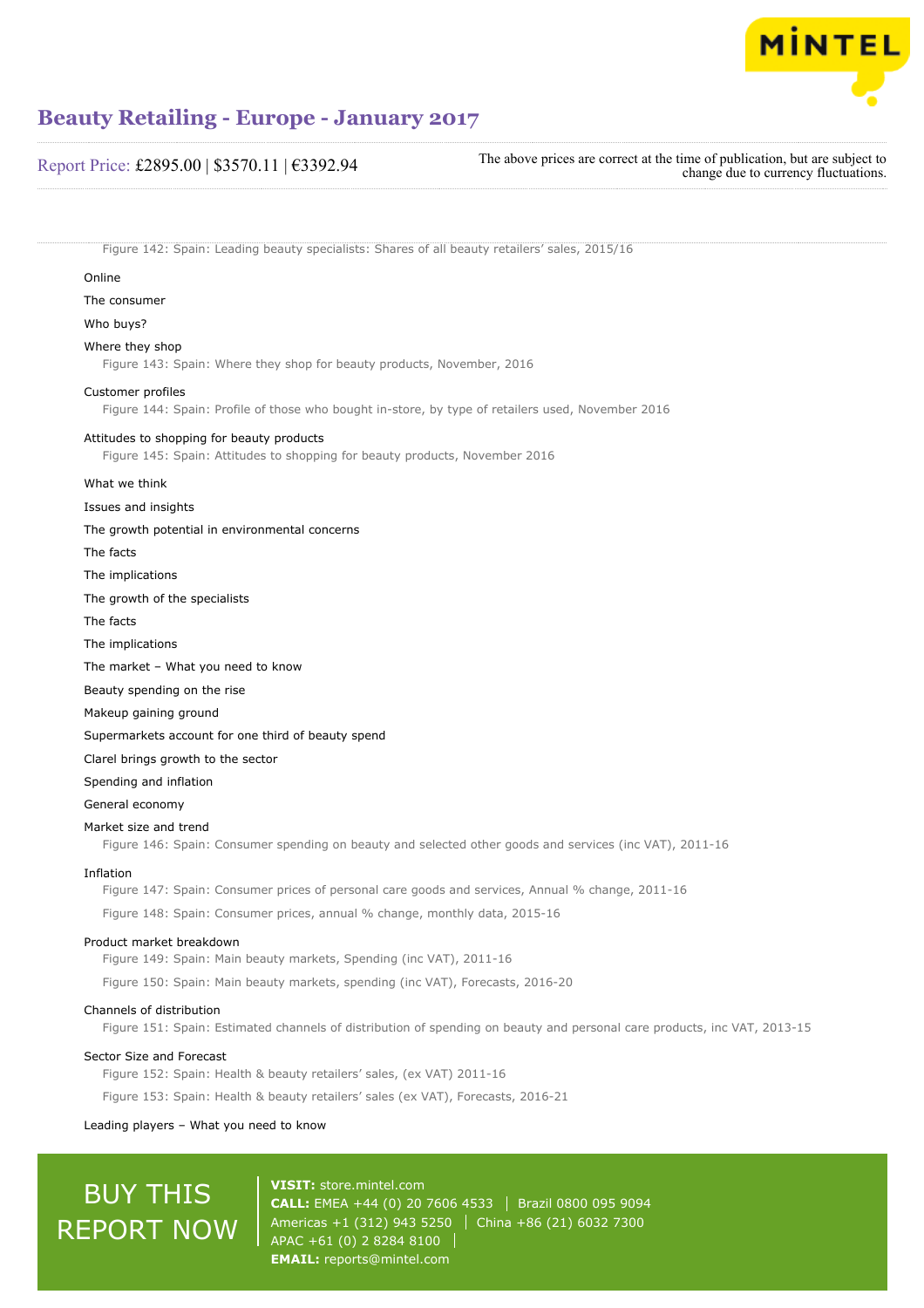

# Report Price: £2895.00 | \$3570.11 | €3392.94

The above prices are correct at the time of publication, but are subject to change due to currency fluctuations.

Clarel leads the sector Market shares

### Online remains small

Leading players

#### Clarel leadership to be challenged

Figure 154: Spain: Leading beauty retailers, Sales, 2012/13-2015/16

Figure 155: Spain: Leading beauty retailers, Outlets, 2012/13-2015/16

Figure 156: Spain: Leading beauty retailers, Sales per outlet, 2012/13-2015/16

#### Market shares

Figure 157: Spain: Leading beauty specialists: Shares of all beauty retailers' sales, 2013/14-2015/16

#### Online

### Internet usage

Figure 158: Spain: 16-74 year olds who regularly use the internet, 2005-16

#### Shopping online

Figure 159: Spain: Online buyers in key sectors, 2007-16

#### The consumer – What you need to know

Supermarkets, perfumeries and department stores most popular channels

Shoppers looking for environmentally friendly products and good service

## Where they shop for beauty products

#### Bias to women

#### Where they shop

Figure 160: Spain: Where they shop for beauty products, November, 2016

#### Who shops where

Figure 161: Spain: Profile of those who bought in-store, by type of retailer used, November 2016 Figure 162: Spain: Profile of those who bought online, by type of retailer used, November 2016

#### Women's buying habits

Figure 163: Spain: Women's purchasing behaviours for facial skincare products, 2016

# Attitudes to shopping for beauty products

Figure 164: Spain: Attitudes to shopping for beauty products, November 2016

#### Attitudes by where people shop

#### An opportunity for drugstores

Figure 165: Spain: Attitudes to shopping for beauty products by where they shop, November 2016

#### Appendix – Data sources, abbreviations and supporting information

### Abbreviations

Data sources

# **UK**

Overview

What you need to know Products covered in this Report

# BUY THIS REPORT NOW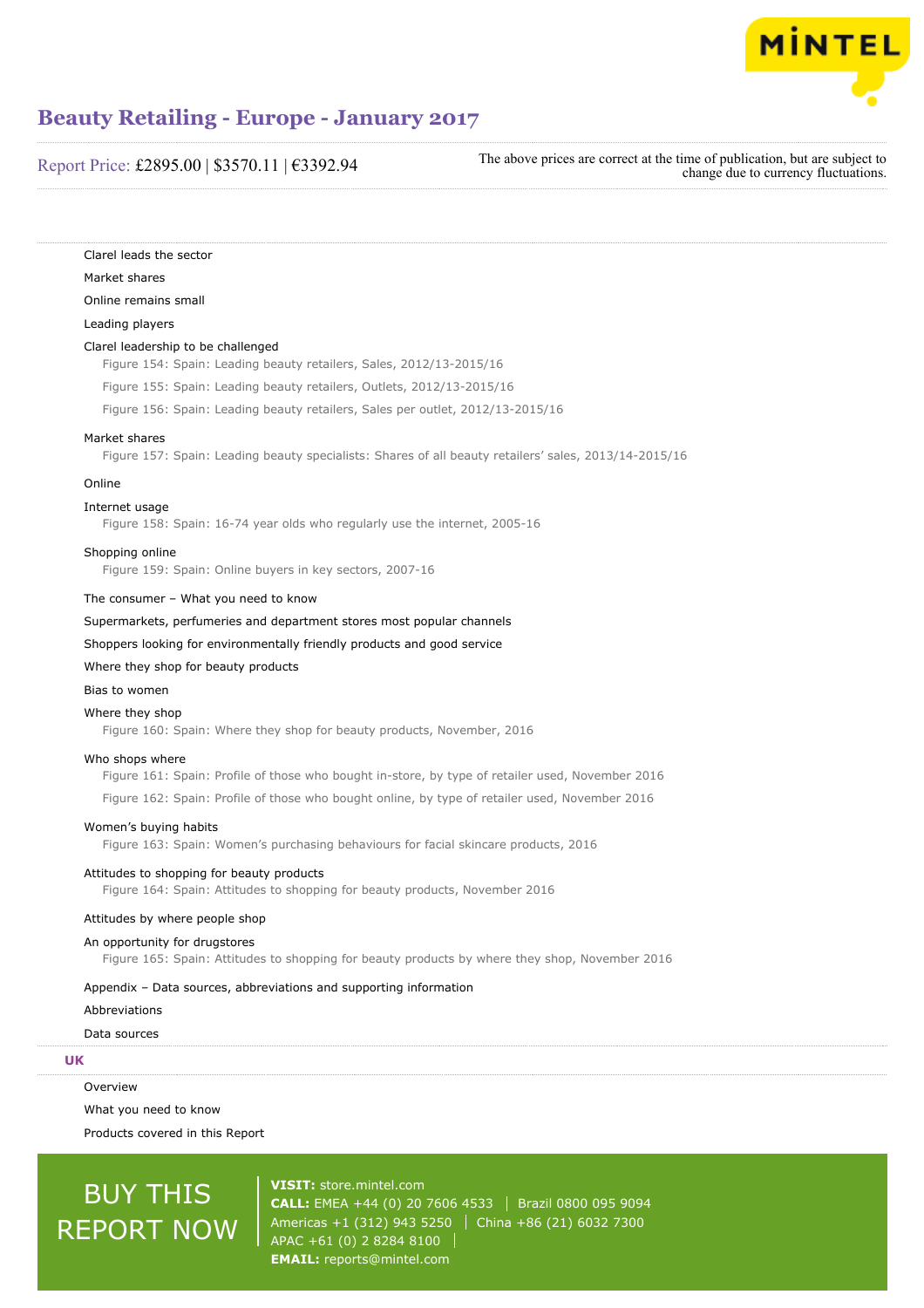

# Report Price: £2895.00 | \$3570.11 | €3392.94

The above prices are correct at the time of publication, but are subject to change due to currency fluctuations.

Executive summary The market BPC market grows 0.4% in 2016 Figure 166: Market size and forecast: consumer spending on all beauty and personal care products (including VAT), 2011-21 Brexit could lead to a return to the 'lipstick index' Specialists perform in line with the market Figure 167: Health and beauty specialists' sales (including VAT), 2011-21 Opportunity for mature shoppers to be better represented Companies and brands Highly fragmented market Superdrug delivers growth, whilst Boots suffers maturity Food discounters grow their share of consumer spending Figure 168: Estimated distribution of spending on beauty and personal care products, 2016 Growth in online BPC sales set to accelerate in 2017 Specialists invest in technology to elevate the in-store experience The consumer Facial skincare is the most purchased category Figure 169: Beauty products bought in the last 12 months, October 2016 Consumers trade up for fragrance Figure 170: Brand types bought for beauty products, October 2016 Specialists are the preferred retailer Figure 171: Where consumers purchase beauty products, by retailer, October 2016 Loyalty rewards could be more personal Figure 172: Key drivers of overall satisfaction with beauty retailer used most often to purchase in-store, January 2017 Demand for try-before-you-buy samples Figure 173: Factors that would make consumers more likely to choose one retailer over another online, October 2016 Physical stores the preference for discovering new beauty products Figure 174: Attitudes towards purchasing beauty, October 2016 What we think Issues and insights Prestige beauty an opportunity to boost value growth The facts The implications The evolving beauty retail environment The facts The implications Earning loyalty among beauty shoppers The facts The implications

# BUY THIS REPORT NOW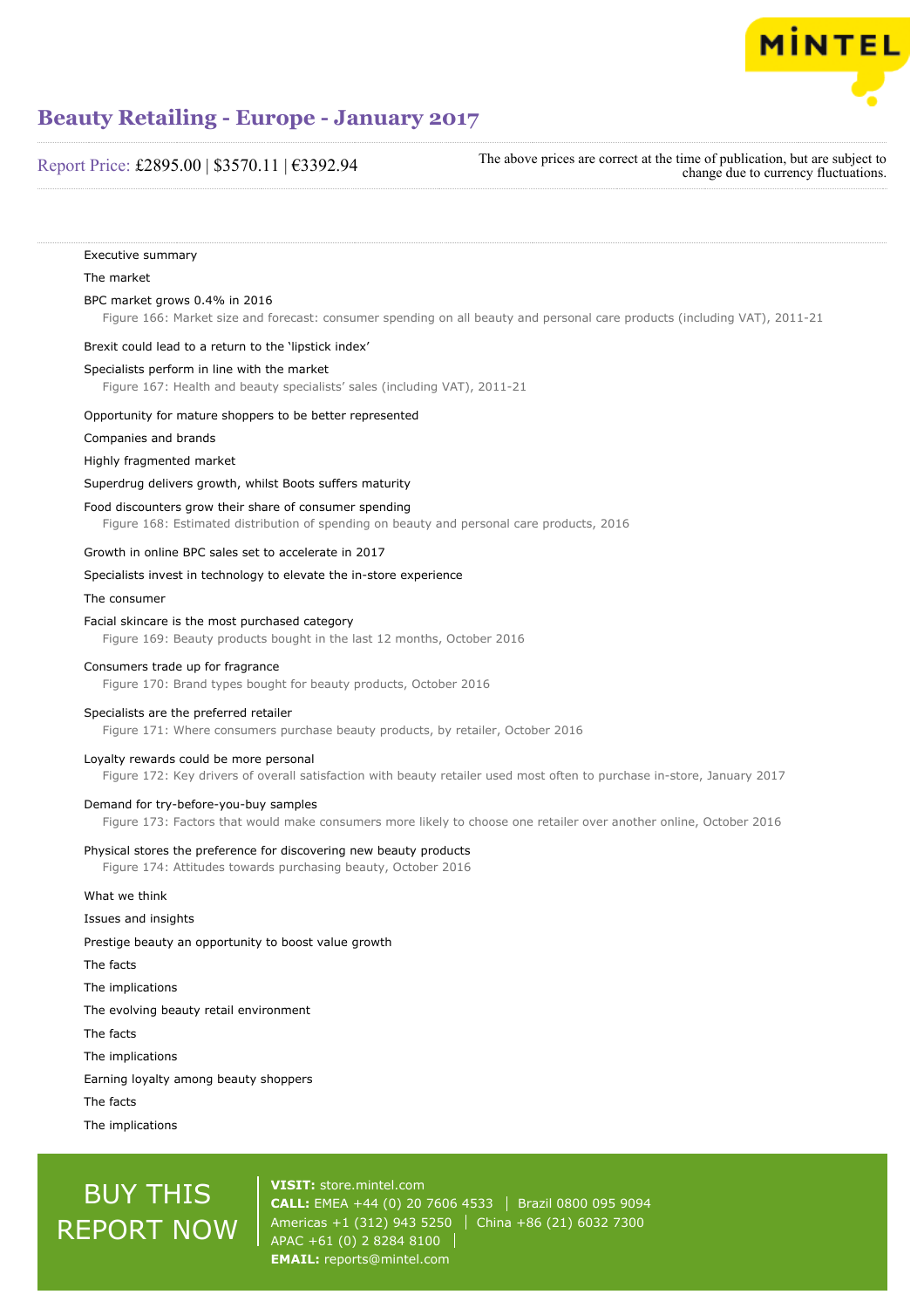

# Report Price: £2895.00 | \$3570.11 | €3392.94

The above prices are correct at the time of publication, but are subject to change due to currency fluctuations.

The market – What you need to know

BPC market grows 0.4% in 2016

Personal care segment in decline, slowing growth for beauty sales

Specialists perform in line with the market

Opportunity for mature shoppers to be better represented

Brexit could lead to a return to the 'lipstick index'

#### Market size and forecast

#### BPC market grows 0.4% in 2016

Figure 175: Market size and forecast: consumer spending on all beauty and personal care products (including VAT), 2011-21

#### Spending to top £11 billion by 2021

Figure 176: Market size and forecast: consumer spending on all beauty and personal care products (including VAT), at current and constant prices, 2011-21

Forecast methodology

The impact of the EU referendum vote

BPC market historically remains robust during economic downturn

Consumers are excepting towards price rises

#### Market likely to grow regardless of economic uncertainty

Figure 177: Alternative market scenarios for the post-Brexit clothing and accessories market, at current prices, 2016-21

Figure 178: Detailed Post-Brexit scenarios for the clothing and accessories market, at current prices, 2016-21

#### Market segmentation

### Beauty products: segment forecast

Figure 179: Consumer spending on beauty products, 2011-21

Figure 180: Consumer spending on beauty products, 2011-21

#### Beauty category performance

Figure 181: Consumer spending on beauty products, by category, 2015 and 2016

Colour cosmetics

Fragrances

#### Facial skincare

Body, hand and foot care

#### Personal care products: segment forecast

Figure 182: Consumer spending on personal care products, 2011-21

Figure 183: Consumer spending on personal care products, 2011-21

## Consumer spending on personal care items

Figure 184: Total consumer spending on personal care items (including VAT), 2011-15

#### Forecast methodology

### Sector size and forecast

#### Health and beauty specialists' sales

Figure 185: Health and beauty specialists' sales (including VAT), 2011-21

Figure 186: Health and beauty specialists' sales (including VAT), at current and constant prices, 2011-21

#### Annual growth in beauty specialists sales vs annual growth in BPC spend

# BUY THIS REPORT NOW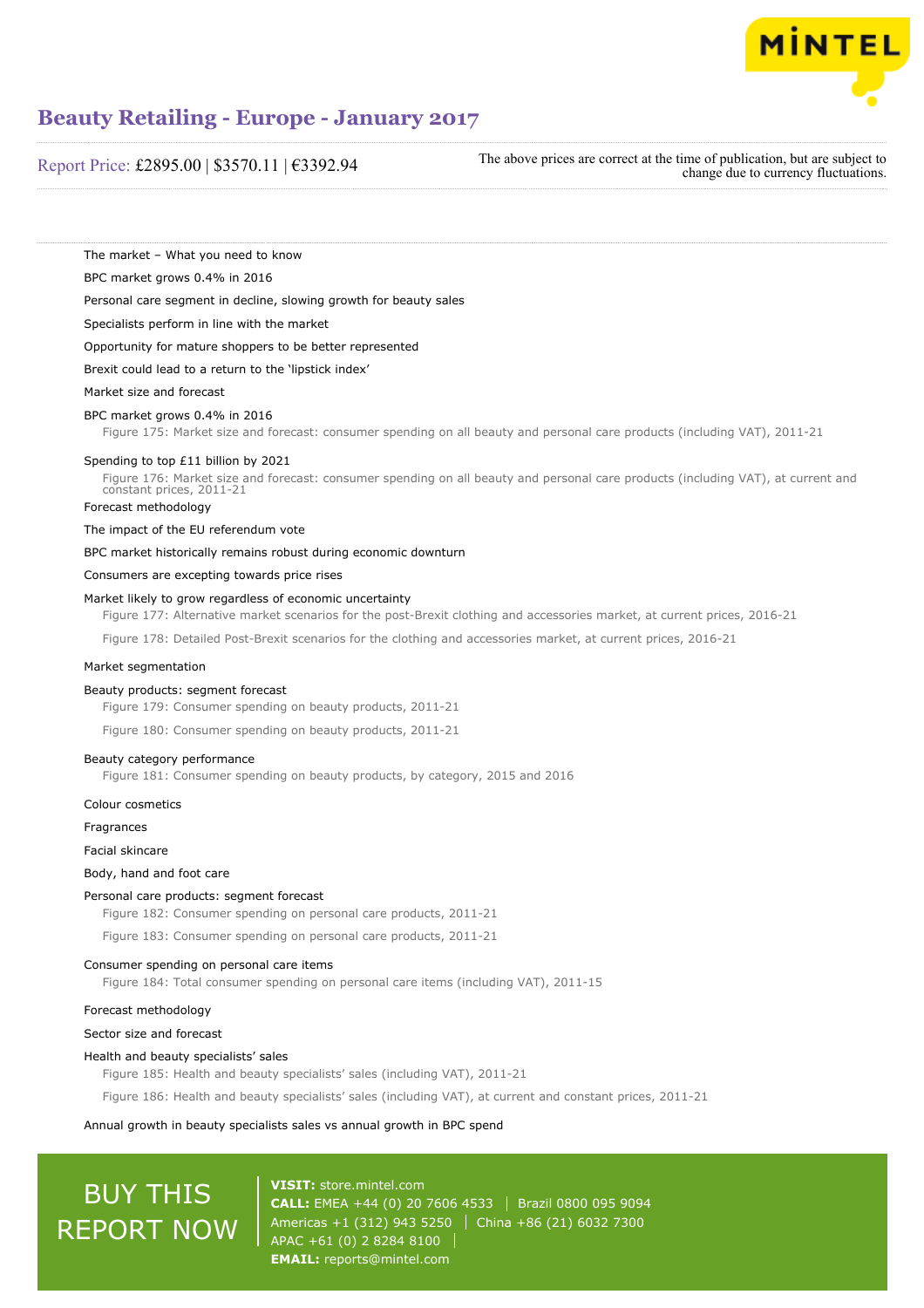

# Report Price: £2895.00 | \$3570.11 | €3392.94

The above prices are correct at the time of publication, but are subject to change due to currency fluctuations.

Figure 187: Annual growth in specialists' sector sales and annual growth in spending on beauty and personal care products, 2017-21 (fore)

#### Outlet and enterprise numbers

Figure 188: Health and beauty specialists: Outlet numbers, 2012-16

Figure 189: Health and beauty specialists: Enterprise numbers, 2012-16

## Market drivers

#### Youth population in decline

Figure 190: Trends in the age structure of the UK population, 2011-21

#### Opportunity for mature shoppers to be better represented

#### Consumer financial sentiment remains positive

Figure 191: How consumers describe their financial situation, November 2016

#### Brexit could lead to a return to the 'lipstick index'

#### Prestige beauty bought as a treat

Figure 192: Reasons for choosing premium brands over mass, by gender, October 2016

#### The consumer – What you need to know

#### Facial skincare is the most purchased category

Consumers trade up for fragrance

Specialists are the preferred retailer

Loyalty rewards could be more personal

#### Boots' staff expertise sets it apart

Demand for try-before-you-buy samples

Personalised recommendations could boost purchases among young men

#### Demand for natural beauty boosted by clean-eating trend

Physical stores the preference for discovering new beauty products

Beauty products bought

#### Facial skincare most purchased category

Figure 193: Beauty products bought in the last 12 months, October 2016

#### Fragrance popular among all demographics

#### Older men the least engaged with skincare

Figure 194: Beauty products bought in the last 12 months among men, by age, October 2016

#### Young men prioritise facial skincare

#### Brand types bought

## Consumers trade up for fragrance

Figure 195: Brand types bought for beauty products, October 2016

#### Mass-market skincare brands preferred

#### More money spent on mass-market brands

Retailers purchased from

#### Specialists are the preferred retailer

Figure 196: Where consumers purchase beauty products, by retailer type, October 2016

Boots retains its dominant position

# BUY THIS REPORT NOW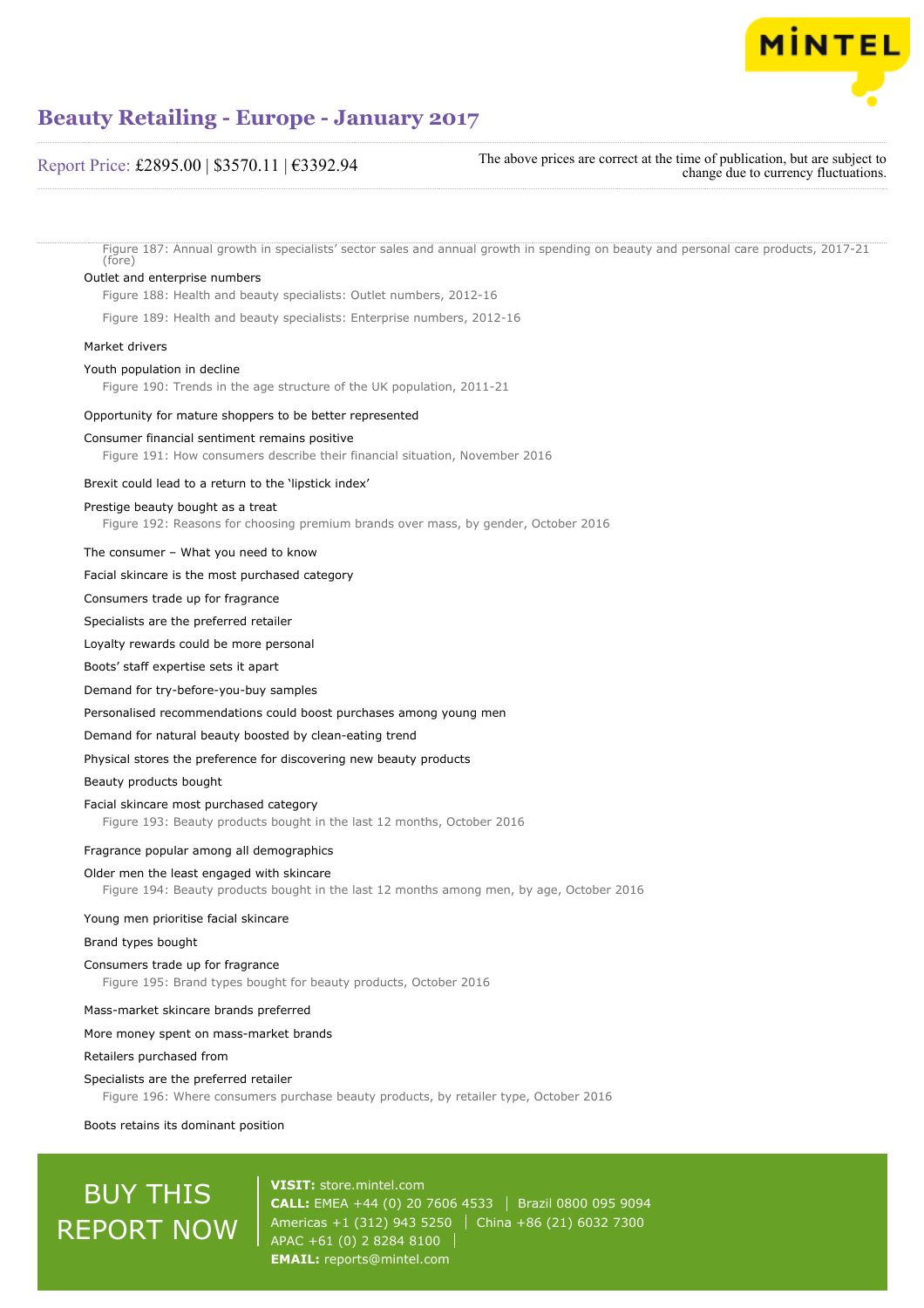

# Report Price: £2895.00 | \$3570.11 | €3392.94

The above prices are correct at the time of publication, but are subject to change due to currency fluctuations.

Figure 197: Where consumers purchase beauty products, by retailer, October 2016

Superdrug gains an increase in shoppers

#### Discount supermarkets also make gains

## Men opt for supermarkets over the specialists

Figure 198: Where consumers purchase beauty products in-store or online, by gender, October 2016

#### Amazon attracts the most online

Figure 199: Where consumers purchase beauty products, in-store or online, October 2016

#### Repertoire analysis

Figure 200: Repertoire of retailers used for purchasing beauty products in the last 12 months, October 2016

### Customer satisfaction

#### Overall satisfaction levels high

Figure 201: Satisfaction with the retailer shopped at most often for beauty products, October 2016

#### Key drivers analysis

#### Loyalty rewards could be more personal

Figure 202: Key drivers of overall satisfaction with beauty retailer used most often to purchase in-store, January 2017

#### Customer service needs prioritising

#### Expanding beauty services outside London

#### Store environment most closely correlates with satisfaction

Figure 203: Overall satisfaction with beauty retailers used most often to purchase in-store - Key driver output, January 2017

#### Satisfaction by retailer

#### Boots' staff expertise sets it apart

Figure 204: Satisfaction of customers who purchase beauty products from Boots most often, in relation to the overall average, October 2016

## Superdrug scores above average for value of own-brands

Figure 205: Satisfaction of customers who purchase beauty products from Superdrug most often, in relation to the overall average, October 2016

#### Tesco shoppers content with loyalty rewards

Figure 206: Satisfaction of customers who purchase beauty products from Tesco most often, in relation to the overall average, October 2016

#### Factors to encourage online purchases

#### Demand for try-before-you-buy samples

Figure 207: Factors that would make consumers more likely to choose one retailer over another online, October 2016

#### Emails are an incentive to shop online

Personalised recommendations could boost purchases among young men

#### Attitudes towards buying beauty

#### Demand for natural beauty boosted by clean-eating trend

Figure 208: Attitudes towards purchasing beauty, October 2016

#### Environmental concerns heighten

#### Opportunity for more diverse beauty collaborators

### Stores the preference for discovering new beauty products

Figure 209: Attitudes towards purchasing beauty, October 2016

#### Technology to boost the in-store experience

# BUY THIS REPORT NOW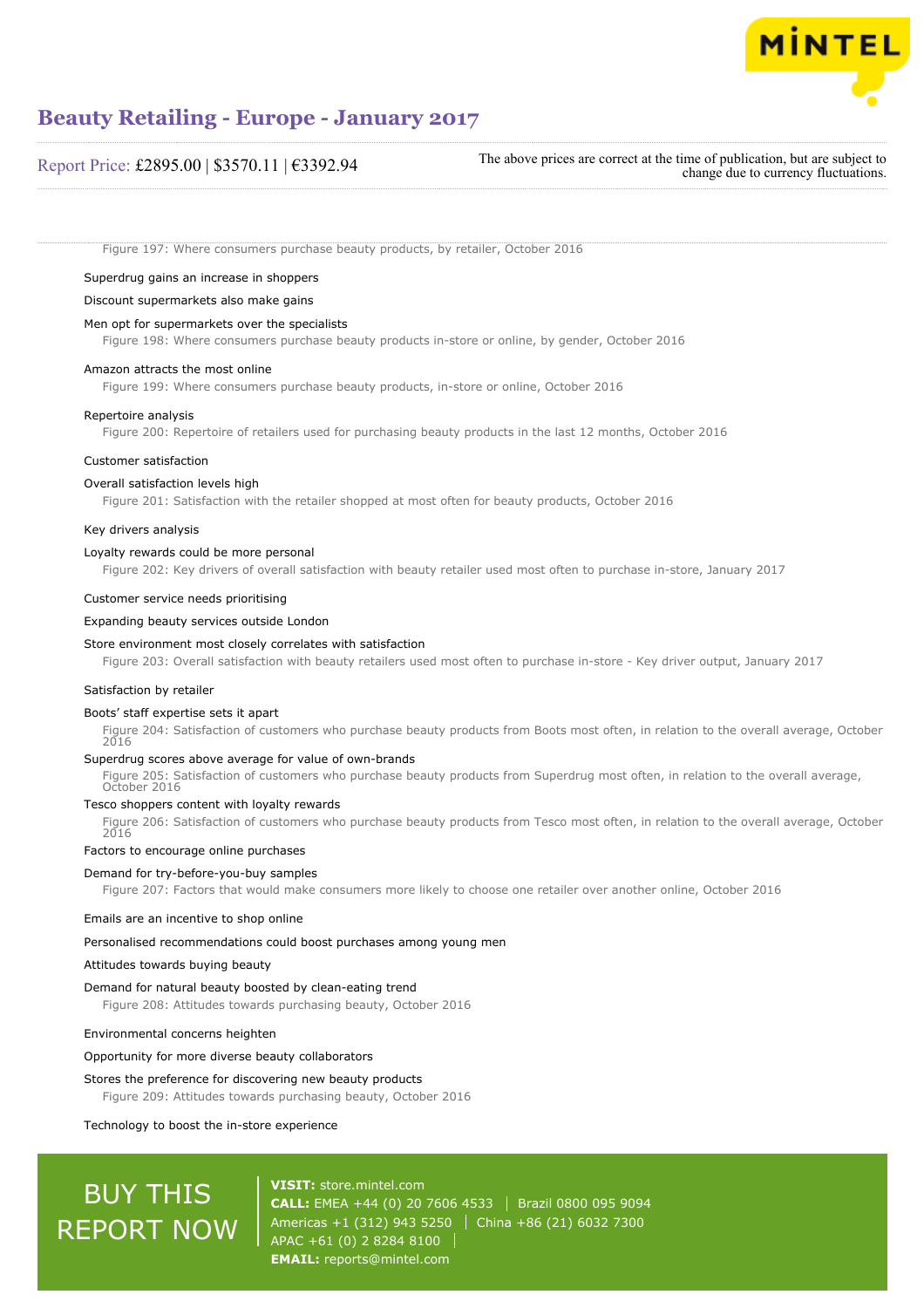

# Report Price: £2895.00 | \$3570.11 | €3392.94

The above prices are correct at the time of publication, but are subject to change due to currency fluctuations.

Key players – What you need to know

Highly fragmented market

Superdrug delivers growth, whilst Boots suffers maturity

Department stores gain market share

Food discounters grow their share of consumer spending

Growth in online BPC sales set to accelerate in 2017

Using apps to attract online beauty shoppers

Specialists invest in technology to elevate the in-store experience

Advertising spend on the rise

Boots benefits from a good reputation

Market share

### Highly fragmented market

Figure 210: Leading specialist and non-specialist retailers: Estimated market shares, 2015 Figure 211: Leading specialist and non-specialist retailers: Estimated market shares, 2013-15

#### Note on market shares

Leading specialist retailers

Superdrug growing despite maturity

Boots lacks a compelling online offer

Prestige beauty retailers outperform

### Leading specialists by sales

Figure 212: Leading specialist retailers: Net revenues (excluding VAT), 2011-15

#### Leading pharmacies by sales

Figure 213: Leading pharmacy chains: Net revenues (excluding VAT), 2011-15

#### Outlet numbers and sales per outlet

Figure 214: Leading specialist retailers: Outlet numbers, 2011-15

Figure 215: Leading specialist retailers: Annual sales per outlet (excluding VAT), 2011-15

#### Operating profits and margins

Figure 216: Leading specialist retailers: Operating profits, 2011-15

Figure 217: Leading specialist retailers: Operating margins, 2011-15

#### Leading non-specialist retailers

#### Discount grocers continue in strength

Figure 218: Leading non-specialist retailers: Estimated sales growth by segment, 2015

#### Leading non-specialists: Estimated beauty revenues

Figure 219: Leading non-specialist retailers: Estimated beauty and personal care goods sales (excluding VAT), 2013-15

## The supermarkets

Figure 220: Leading grocers: Health and beauty space allocation estimates, October 2016

#### The discounters

Figure 221: Leading mixed goods discounters: Health and beauty space allocation estimates, August 2016

#### The department stores

# BUY THIS REPORT NOW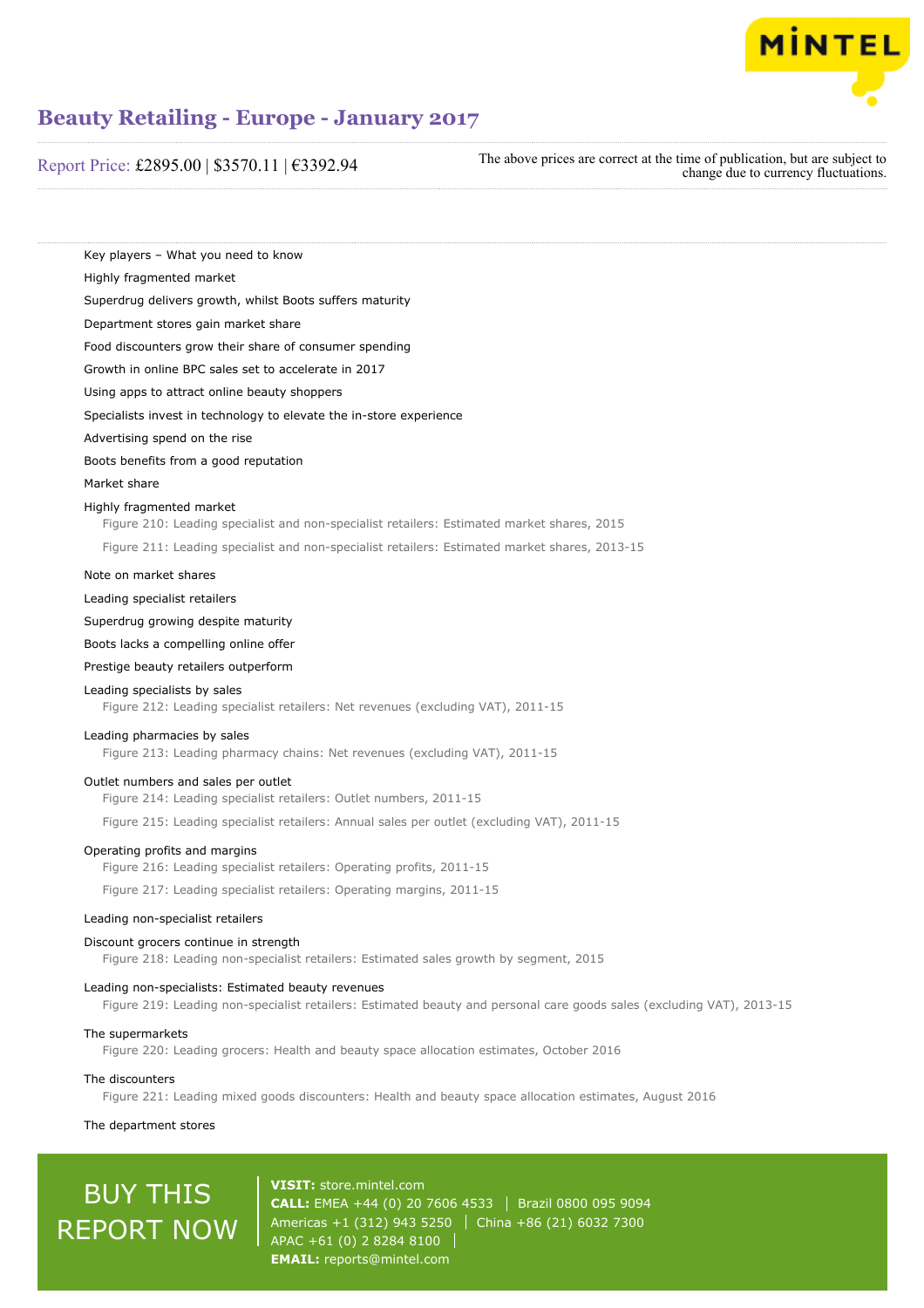

# Report Price: £2895.00 | \$3570.11 | €3392.94

The above prices are correct at the time of publication, but are subject to change due to currency fluctuations.

Figure 222: Leading department stores: Health and beauty space allocation estimates, March 2016

## QVC launches Beauty iQ

### Space allocation summary

Figure 223: Leading health and beauty retailers: Health and beauty products estimated space allocation, December 2016

## Specialist personal care and beauty retailers

#### Supermarkets' in-store space largely occupied by toiletry essentials

#### Department stores focus on core beauty products

Figure 224: Leading health and beauty retailers: Health and beauty products estimated detailed space allocation, December 2016

Figure 225: Leading health and beauty retailers: Health and beauty products estimated detailed space allocation, December 2016

#### Channels to market

#### Specialists struggle to grow share

### Aldi and Lidl gain share

Figure 226: Estimated distribution of spending on beauty and personal care products, 2016

#### Department stores drive value growth

Figure 227: Estimated distribution of spending on beauty and personal care products, in percentage and value terms (including VAT), 2015 and 2016

# Online

### Online BPC market forecast to grow 8.8% in 2017

Figure 228: Estimated online consumer spending on BPC products, 2011-17

#### The specialists gain momentum online

Figure 229: Retailer shares of online sales of BPC products, 2014-16

#### Launch activity and innovation

#### Estée Lauder targets Millennials with new London store

Figure 230: The Estée Edit, Carnaby Street 2016

#### Department stores improve beauty experience instore

Figure 231: Harvey Nichols Beauty Lounge, 2016

#### The rise of magic mirrors

## Personalising the online experience

Figure 232: Feel Unique Platinum, 2016

#### Try before you buy gets a digital make-over

Figure 233: Feel Unique Make Up Live App, 2016

### Sephora rewards loyal social media followers

#### Ocado partners with Marie Claire on new beauty store

Missguided taps into high-street beauty trend Figure 234: Missguided Beauty Range, 2016

#### Lush hosts instore beauty and fitness sessions

#### Superdrug draws attention to own-brand with vending machines

#### WAH Nails new flagship boasts virtual reality technology

Figure 235: WAH London Soho Store, 2016

The Good Ship Benefit

# BUY THIS REPORT NOW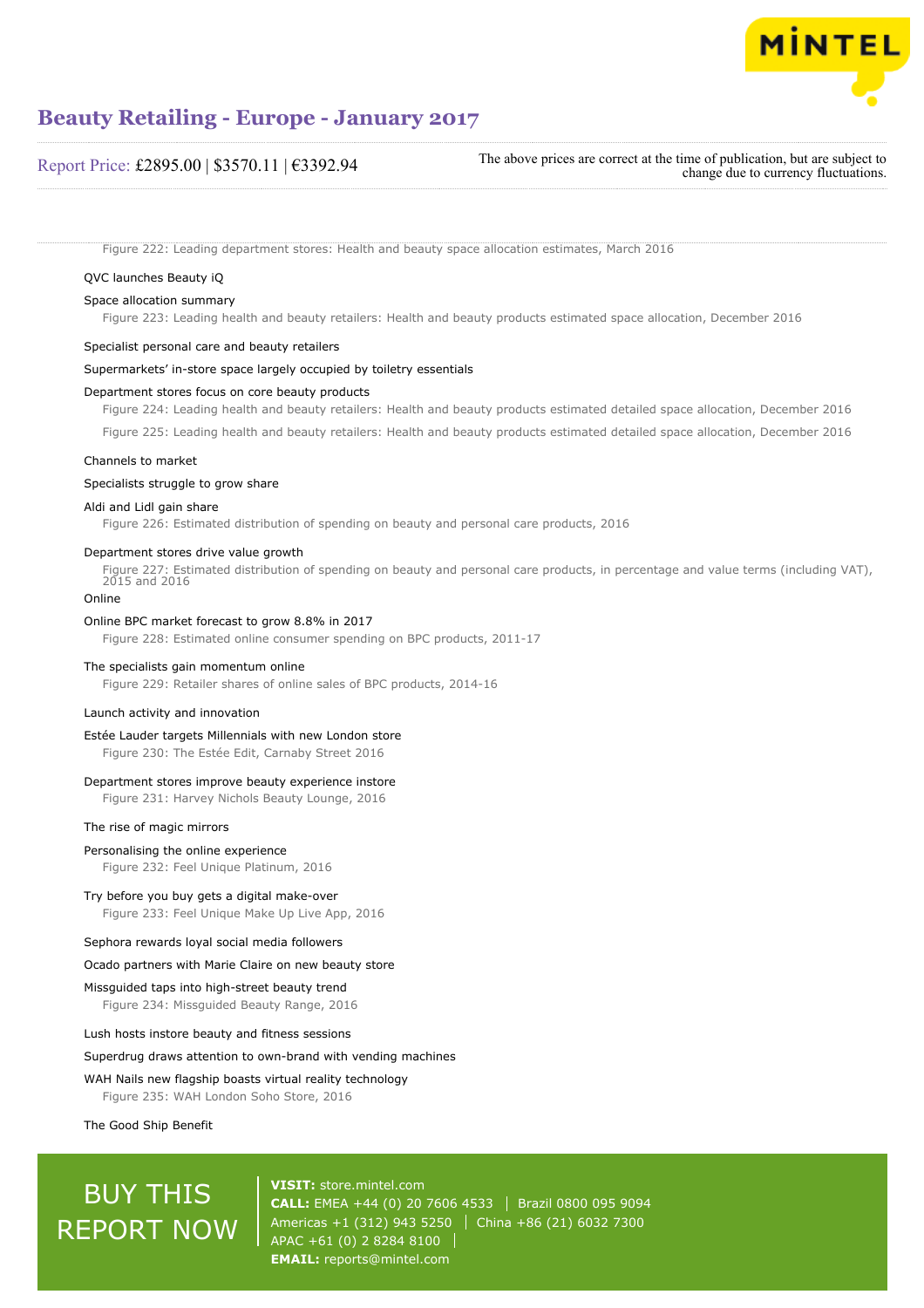

# Report Price: £2895.00 | \$3570.11 | €3392.94

The above prices are correct at the time of publication, but are subject to change due to currency fluctuations.

Advertising and marketing activity

#### Product category advertising spend up 14% in 2015

Figure 236: Recorded above-the-line, online display and direct mail total advertising expenditure on beauty, personal care and body care, by leading retailers, 2013-16

## TV and Press accounts for the vast majority of advertising spend

Figure 237: Recorded above-the-line, online display and direct mail total advertising expenditure on beauty, personal care and body care, by leading retailers, 2015

Nielsen Ad Intel coverage

#### Brand research

#### What you need to know

#### Brand map

Figure 238: Attitudes towards and usage of selected brands, December 2016

## Key brand metrics

Figure 239: Key metrics for selected brands, December 2016

#### Brand attitudes: Superdrug offers value for money

Figure 240: Attitudes, by brand, December 2016

## Brand personality: The Body Shop retains its ethical reputation

Figure 241: Brand personality – Macro image, December 2016

#### Boots has a reliable and welcoming image

Figure 242: Brand personality – Micro image, December 2016

#### Brand analysis

Boots has an opportunity to boost appeal amongst men Figure 243: User profile of Boots, December 2016

#### Superdrug benefits from a reputation of reliability

Figure 244: User profile of Superdrug, December 2016

## Lush attracts young consumers with its trendsetting image

Figure 245: User profile of Lush, December 2016

#### The Perfume Shop struggles to differentiate itself

Figure 246: User profile of The Perfume Shop, December 2016

#### Space NK proves popular with older Millennials

Figure 247: User profile of Space NK, December 2016

#### The Body Shop's ethics set it apart

Figure 248: User profile of The Body Shop, December 2016

#### The Fragrance Shop needs to increase engagement

Figure 249: User profile of The Fragrance Shop, December 2016

# Avon's tired brand image fails to attract young shoppers

Figure 250: User profile of Avon, December 2016

## **Acqua & Sapone**

What we think

Product assortment and widespread distribution dm-drogerie markt's planned Italy launch will boost competition

# BUY THIS REPORT NOW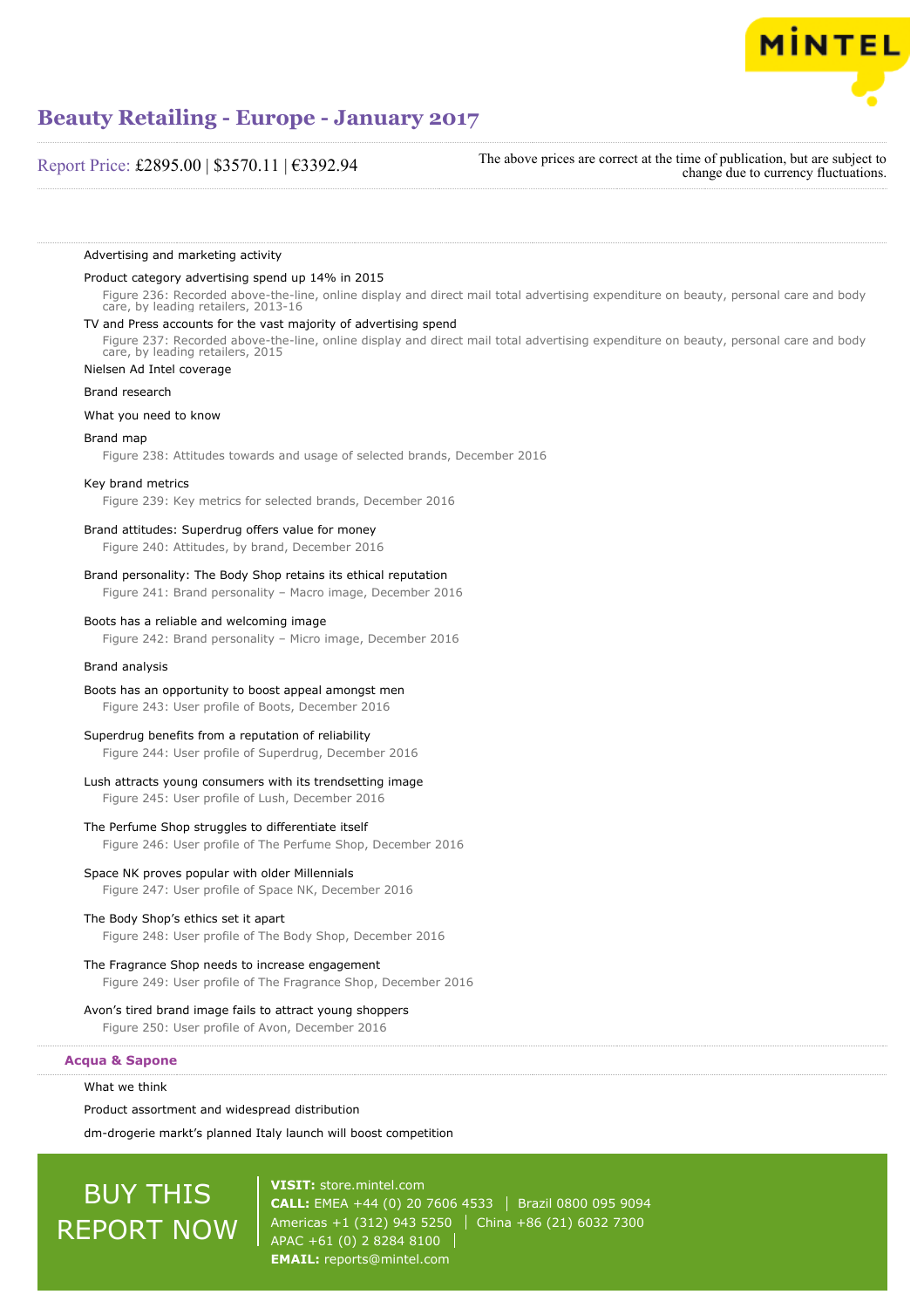

# Report Price: £2895.00 | \$3570.11 | €3392.94

The above prices are correct at the time of publication, but are subject to change due to currency fluctuations.

Online site rich in content, but missing out on online sales

## Company background

#### Company performance

Figure 251: Acqua & Sapone: Estimated group sales performance, 2012-16

Figure 252: Acqua & Sapone: Estimated outlet data, 2012-16

### Retail offering

## **A. S. Watson (Europe)**

What we think Solid performance Service New outlets Marionnaud Company background Marionnaud Company performance Figure 253: A. S. Watson (Europe): Group financial performance, 2011-15 Figure 254: A. S. Watson (Europe): Outlet data, 2011-15 Retail offering

#### Continental Europe

UK

### **The Body Shop**

What we think Enrich Not Exploit Skincare products driving sales Maximising mobile opportunities New UK store concept offering an enhanced beauty shopping experience Company background Company performance Figure 255: The Body Shop: Retail and consolidated sales, 2011-15 Figure 256: The Body Shop: Estimated UK sales performance, 2011-15 Figure 257: The Body Shop: Estimated outlet data, 2011-15

## Retail offering

# **Clarel (Dia)**

What we think A good start Where next Company background Company performance

# BUY THIS REPORT NOW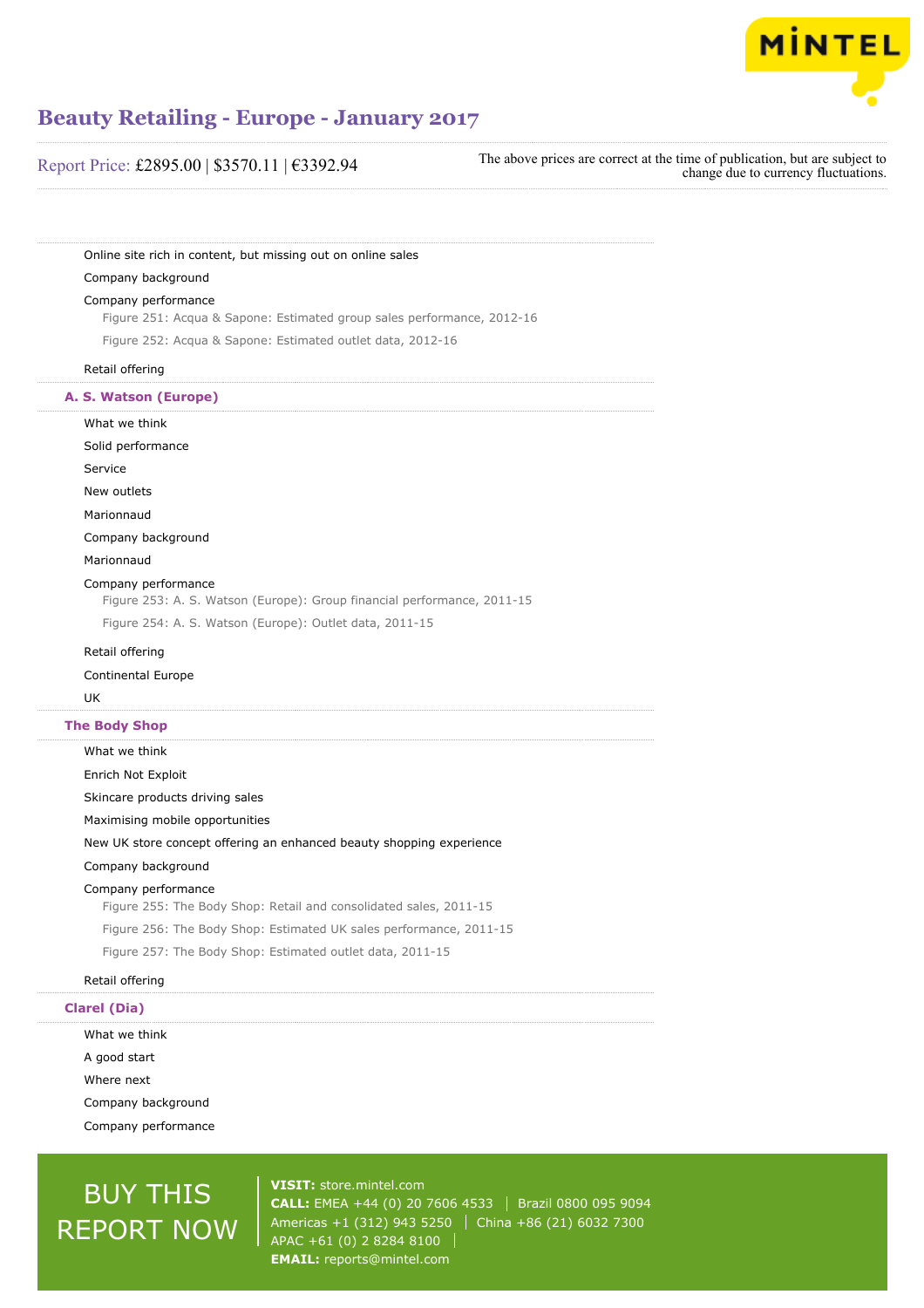

| Report Price: £2895.00   \$3570.11   €3392.94 |  |  |  |
|-----------------------------------------------|--|--|--|
|-----------------------------------------------|--|--|--|

The above prices are correct at the time of publication, but are subject to change due to currency fluctuations.

Figure 258: Dia: Group financial performance, 2011-15 Figure 259: Dia: Outlet data, 2011-15

### Retail offering

## **Debenhams**

What we think

Relying on exclusivity to boost beauty sales

Providing beauty treatments could offer further opportunities to showcase products

Beauty Club generates loyalty and valuable data

Company background

# Company performance

Figure 260: Debenhams: Group financial performance, 2011/12-2015/16

Figure 261: Debenhams: Outlet data, 2011/12-2015/16

## Retail offering

#### **dm-drogerie markt**

#### What we think

Renovating the store estate

Online development

Utilising social media to attract younger shoppers

Company background

#### Company performance

Figure 262: dm-drogerie markt: Group sales performance, excl tax, 2011/12-2015/16

Figure 263: dm-drogerie markt: Outlet data, 2011/12-2015/16

# Retail offering

## **Douglas Group**

What we think

Perfumes and fragrances market under pressure

E-commerce growth

Private label expansion

Exclusive brands on the rise

New store formats

Growth through acquisitions and store openings

Professional beauty potential

Company background

#### Company performance

Figure 264: Douglas Group: Group financial performance, 2011/12-2015/16

Figure 265: Douglas Group: Outlet data, 2011/12-2015/16

Retail offering

**The Fragrance Shop**

# BUY THIS REPORT NOW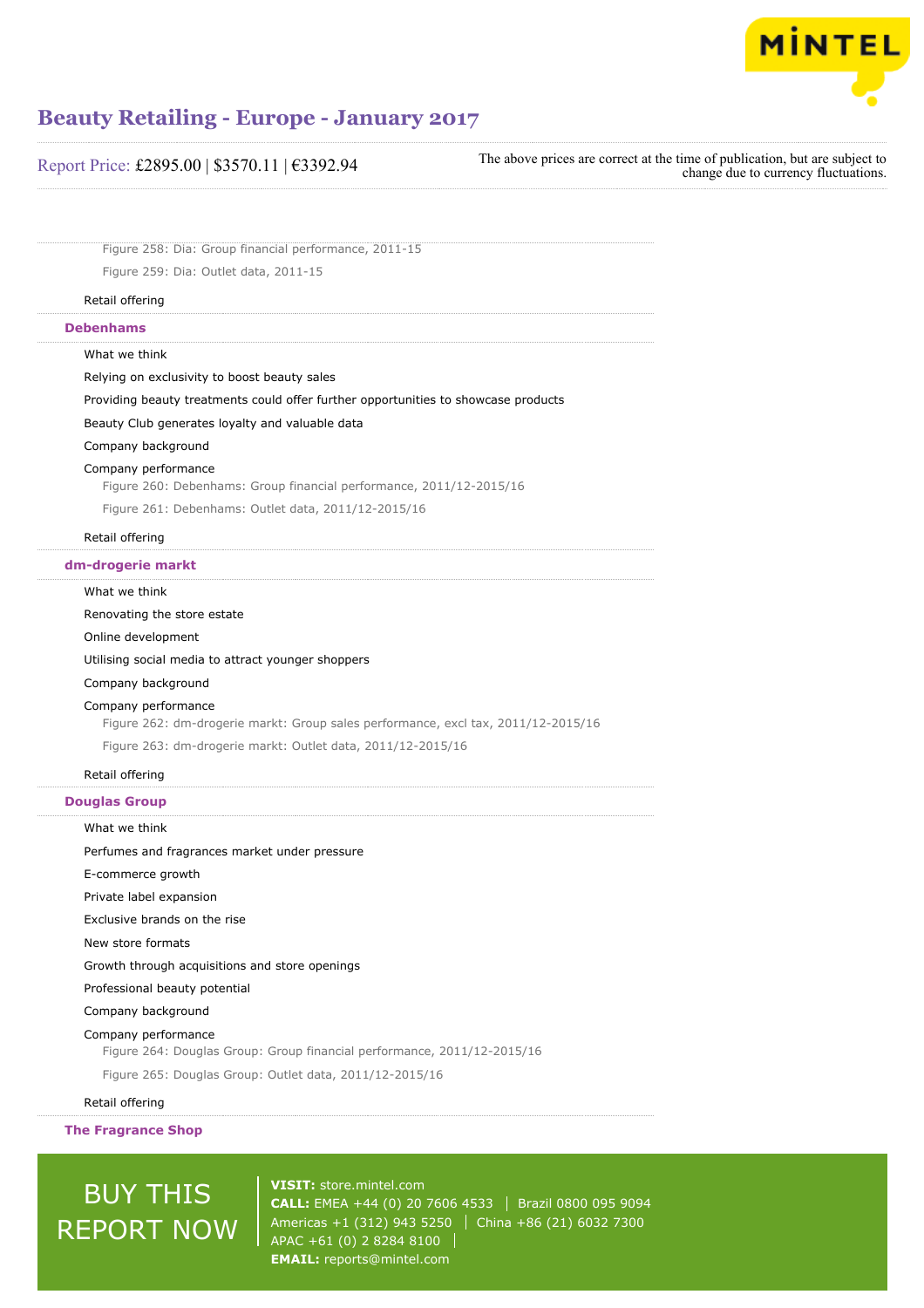

# Report Price: £2895.00 | \$3570.11 | €3392.94

The above prices are correct at the time of publication, but are subject to change due to currency fluctuations.

Personalised app to help choose the perfect scent Record sales driven by affordable on-trend scents New home delivery service to capitalise on last minute fragrance purchases Convenient on-the-move fragrance product boosts sales Company background Company performance Figure 266: The Fragrance Shop: Group financial performance, 2011/12-2015/16 Figure 267: The Fragrance Shop: Outlet data, 2011/12-2015/16

What we think

# Retail offering

**House of Fraser**

What we think

Senior management departures

Beauty to be targeted in 2017

Company background

#### Company performance

Figure 268: House of Fraser Plc: Group financial performance, 2011/12-2015/16

Figure 269: House of Fraser Plc: Outlet data, 2011/12-2015/16

#### Retail offering

#### **John Lewis**

#### What we think

Scope to grow beauty revenues

Stores rather than online underperforming in beauty category

Spas help to create a virtuous circle

Company background

#### Company performance

Figure 270: John Lewis Plc (department store): Group financial performance, 2011/12-2015/16 Figure 271: John Lewis Plc (department store): Outlet data, 2011/12-2015/16

# Retail offering

# **Kiko Milano**

## What we think

An authentic sensory in-store beauty shopping experience

Professional make-up artists' recommendations bolster quality credentials

New smart technology-led store aimed at Millennials

#### Company background

#### Company performance

Figure 272: Kiko Milano: Group sales performance, 2011-16

Figure 273: Kiko Milano: Estimated outlet data, 2011-16

# BUY THIS REPORT NOW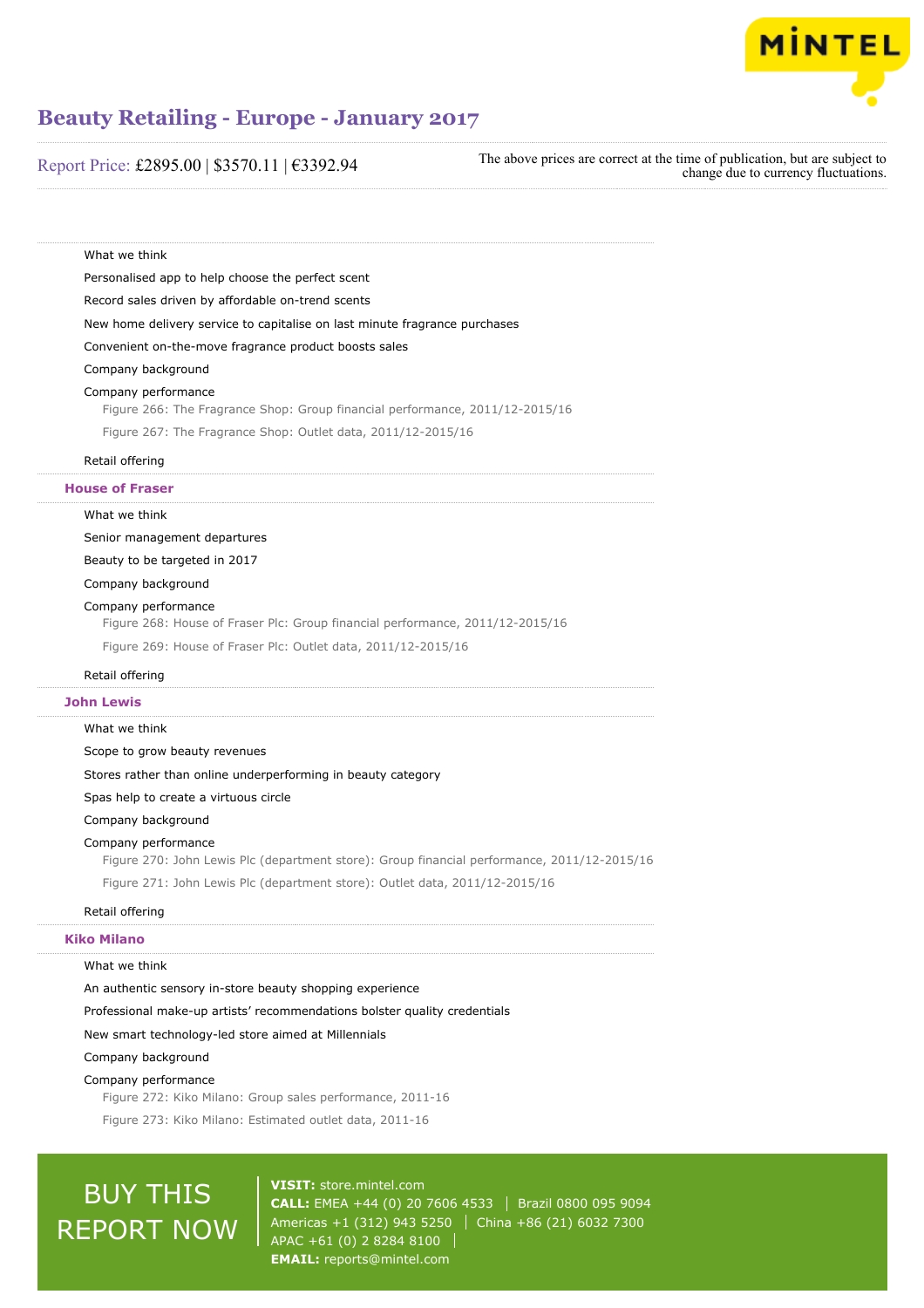

| Report Price: £2895.00   \$3570.11   €3392.94 |  |  |
|-----------------------------------------------|--|--|
|-----------------------------------------------|--|--|

| The above prices are correct at the time of publication, but are subject to |                                      |
|-----------------------------------------------------------------------------|--------------------------------------|
|                                                                             | change due to currency fluctuations. |

| Retail offering                                                                                  |
|--------------------------------------------------------------------------------------------------|
| <b>Lush Retail</b>                                                                               |
| What we think                                                                                    |
| Distinctive USP that resonates with the 50% of consumers looking for natural beauty products     |
| Transparency and authenticity                                                                    |
| Enhanced store experience                                                                        |
| Targeting fresh growth opportunities                                                             |
| Building a global open-source platform to connect its growing online community                   |
| Company background                                                                               |
| Company performance<br>Figure 274: Lush Retail Ltd: Group financial performance, 2010/11-2014/15 |
| Figure 275: Lush Retail Ltd: Outlet data, 2010/11-2014/15                                        |
| Retail offering                                                                                  |
| Müller                                                                                           |
| What we think                                                                                    |
| More than a just a drugstore                                                                     |
| Alnatura deal bolsters Müller's natural credentials                                              |
| Everyday low prices to fight off competition from discounters                                    |
| Multichannel offering                                                                            |
| Company background                                                                               |
| Company performance<br>Figure 276: Müller: Group sales performance, 2011/12-2015/16              |
| Figure 277: Müller: Outlet data and estimated sales per outlet, 2011/12-2015/16                  |
| Retail offering                                                                                  |
| <b>Rossmann</b>                                                                                  |
| What we think                                                                                    |
| Store development                                                                                |
| Modernisation                                                                                    |
| E-commerce opportunities                                                                         |
| The chance to make a quantum leap                                                                |
| Company background                                                                               |
| Company performance<br>Figure 278: Rossmann: Group sales performance, 2012-16                    |
| Figure 279: Rossmann: Outlet data, 2012-16                                                       |
| Retail offering                                                                                  |
| <b>Sephora</b>                                                                                   |
| What we think                                                                                    |
| Revolutionising the beauty shopping experience                                                   |

# **BUY THIS** REPORT NOW